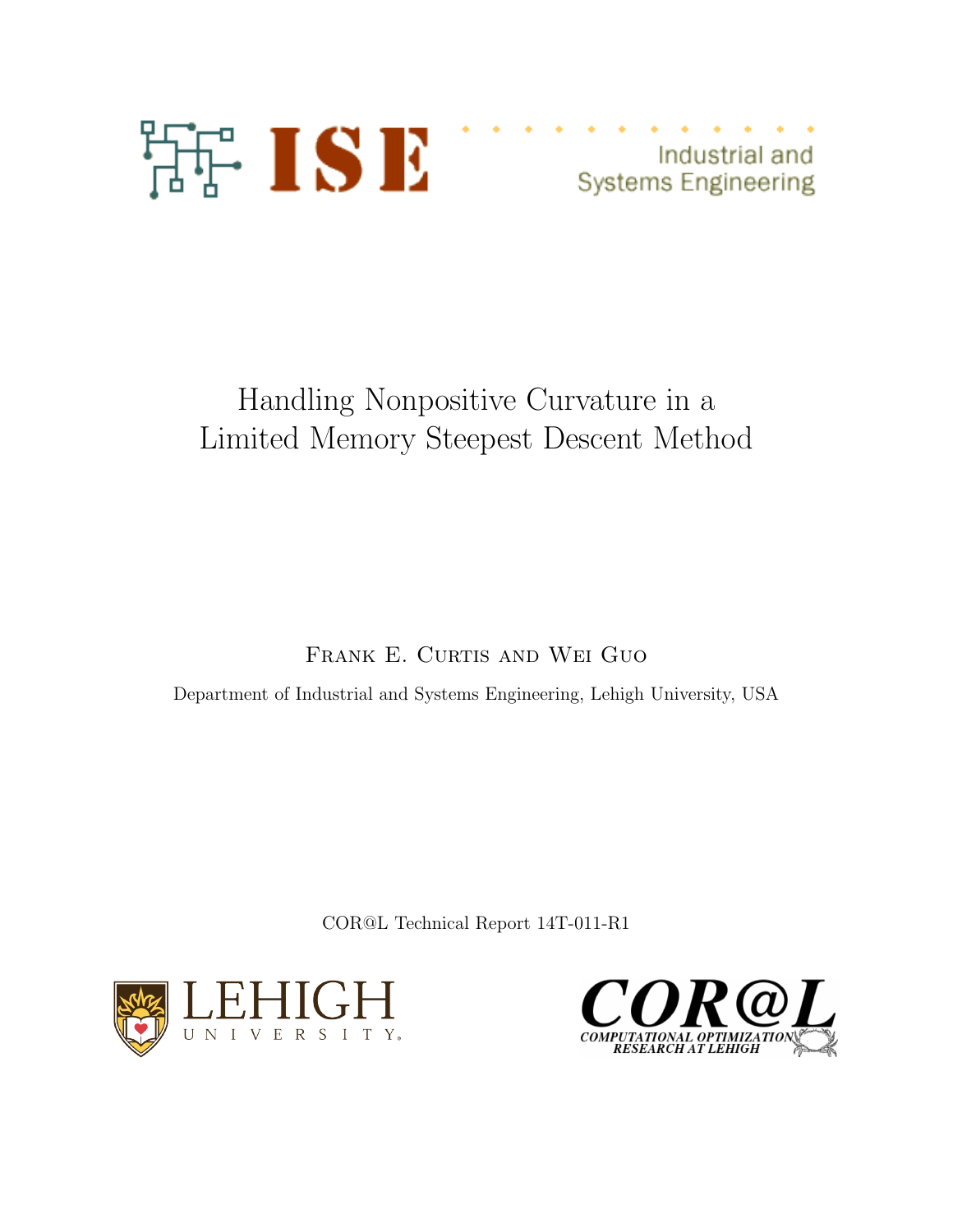## Handling Nonpositive Curvature in a Limited Memory Steepest Descent Method

FRANK E. CURTIS<sup>\*1</sup> AND WEI GUO<sup>†1</sup>

<sup>1</sup>Department of Industrial and Systems Engineering, Lehigh University, USA

Original Publication: November 4, 2014 Last Revised: March 10, 2015

#### Abstract

We propose a limited memory steepest descent method for solving unconstrained optimization problems. As a steepest descent method, the step computation in each iteration only requires the evaluation of a gradient of the objective function and the calculation of a scalar stepsize. When employed to solve certain convex problems, our method reduces to a variant of the limited memory steepest descent method proposed by Fletcher (Math Prog 135(1–2):413–436, 2012), which means that, when the history length parameter is set to one, it reduces to a steepest descent method inspired by that proposed by Barzilai and Borwein (IMA J Num Anal 8:141-148, 1988). However, our method is novel in that we propose new algorithmic features for cases when nonpositive curvature is encountered. That is, our method is particularly suited for solving nonconvex problems. With a nonmonotone line search, we ensure global convergence for a variant of our method. We also illustrate with numerical experiments that our approach often yields superior performance when employed to solve nonconvex problems.

## 1 Introduction

Algorithms for finding minimizers of continuously differentiable functions have been the subject of research for centuries. In particular, steepest descent methods—the most basic gradient-based methods—have been the focus of a great deal of work due to their simplicity and effectiveness in many applications. Over the past few decades, great improvements in the practical performance of steepest descent methods have been made simply by the design of clever techniques for choosing the stepsize in each iteration.

In this paper, we propose a limited memory steepest descent (LMSD) method for solving unconstrained optimization problems whose objective functions are continuously differentiable. Our method is based on the LMSD method recently proposed by Fletcher (see  $[10]$ ). In a given iteration, this method, by exploiting previously computed gradient information stored as a set of  $m$  vectors, computes a sequence of  $m$  stepsizes to be employed in a "sweep" over the next  $m$  iterations. The calculations involved in determining these stepsizes are motivated by the case of minimizing a strictly convex quadratic form defined by a positive definite matrix A, where with  $m$  previously computed gradients one can define a Krylov sequence that provides m estimates of eigenvalues of A. (These estimates, or Ritz values, are contained in the spectrum of A, so Fletcher's method belongs to the class often referred to as spectral gradient descent methods.) In particular, considering the choice of  $m = 1$  leads to stepsizes as chosen in the algorithms proposed by Barzilai and Borwein (see [\[1\]](#page-24-1)), which many consider to be the work responsible for inspiring renewed interest in steepest descent methods.

<sup>∗</sup>E-mail: [frank.e.curtis@gmail.com](mailto:frank.e.curtis@gmail.com)

<sup>†</sup>E-mail: [weg411@lehigh.edu](mailto:weg411@lehigh.edu)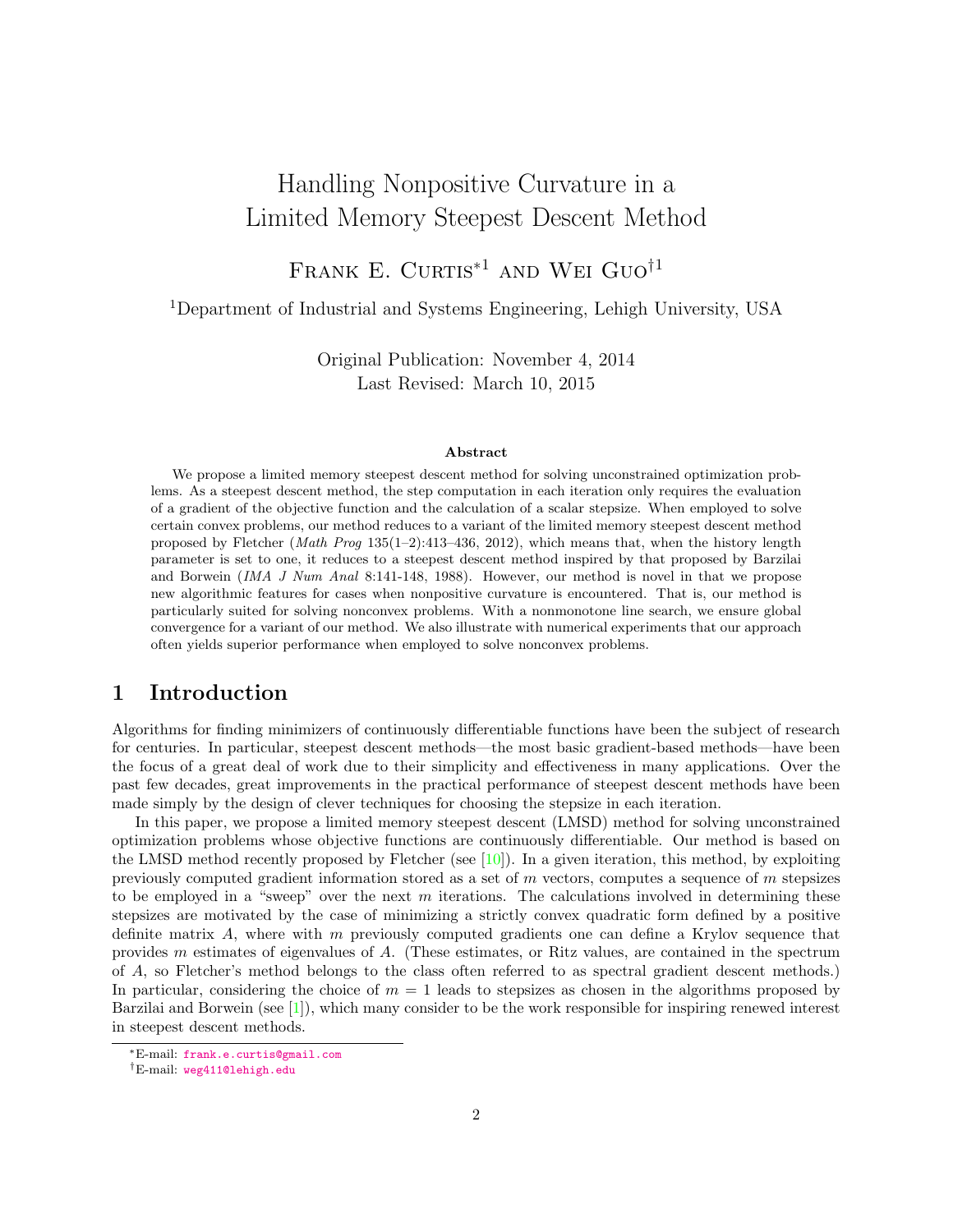Many have observed the impressive practical performance of Barzilai-Borwein (BB) methods when solving unconstrained optimization problems. Moreover, in his work, Fletcher illustrates that his approach represents a competitive alternative to the well known limited memory variant of the Broyden-Fletcher-Goldfarb-Shanno (BFGS) algorithm (see [\[3,](#page-24-2) [9,](#page-24-3) [11,](#page-24-4) [24\]](#page-25-0)), otherwise known as the L-BFGS method (see [\[19\]](#page-24-5)). However, in our opinion, these approaches and their proposed enhancements (see §[2\)](#page-3-0) suffer from the fact that when the objective function is nonconvex, the sophisticated mechanisms designed to compute stepsizes are abandoned, and instead the stepsizes are chosen arbitrarily (e.g., as prescribed constants). Such choices can lead to poor performance when solving nonconvex problems.

The main contribution of the algorithm proposed in this paper is that it provides a novel strategy for computing stepsizes when solving nonconvex optimization problems. In particular, when nonpositive curvature (as defined later) is encountered, our method adopts a local cubic model of the objective function in order to determine a stepsize (for  $m = 1$ ) or sequence of stepsizes (for  $m > 1$ ). (As mentioned in §[2,](#page-3-0) cubic models have previously been employed in the computation of stepsizes for steepest descent methods. However, in the work that we cite, emphasis was placed on computing stepsizes in convex settings. By contrast, when only positive curvature is encountered, we use a standard quadratic model, as such a choice typically yielded good performance in our experiments. We only employ a cubic model in iterations when nonpositive curvature is present.) As in the case of the original BB methods and the LMSD method of Fletcher, our basic algorithm does not enforce sufficient decrease in the objective in every iteration. However, as is commonly done for variants of BB methods, we remark that, with a nonmonotone line search, a variant of our algorithm attains global convergence guarantees under weak assumptions. Our method also readily adopts the convergence rates attainable by a BB method if/when it reaches a neighborhood of the solution in which the objective is strictly convex (see  $\S 2$ ).

Overall, our proposed algorithm is designed to strike a balance between multiple (potentially conflicting) goals simultaneously. On one hand, our method preserves the impressive theoretical and practical performance of an LMSD method when nonpositive curvature is not an issue; indeed, when nonpositive curvature is not encountered, our approach reduces to a variant of Fletcher's LMSD method. On the other hand, however, our method is designed to compute and employ meaningful stepsizes when nonpositive curvature is encountered in such a way that  $(i)$  the cost of the stepsize computation remains negligible,  $(ii)$  the strategy for handling nonpositive curvature can be generalized to cases when more historical information is maintained and exploited (i.e., when  $m > 1$ ), and, (*iii*) on a diverse set of large-scale test problems, our method yields consistently better performance than a method that follows the typical strategy of setting the stepsize to a large prescribed constant when nonpositive curvature is encountered. To achieve these goals, we do not adopt the approach of other authors that attempt to compute accurate higher-order models using, e.g., Hermite interpolation, as such a technique may not shed any light on what may be a reasonable stepsize when nonpositive curvature is encountered, and may not be readily generalized when  $m > 1$ . Rather, we account for nonpositive curvature in the objective function by observing the difference between two quadratic models obtained using typical LMSD estimation strategies—with which we construct a (bounded below) cubic model for determining a stepsize—in a manner that offers a generalized approach for cases when  $m > 1$ .

This paper is organized as follows. In  $\S2$ , we provide a brief summary of the original BB methods and a few of their proposed variants. We also briefly review Fletcher's LMSD algorithm, which can be viewed as another BB method variant/extension. In §[3,](#page-6-0) we present the details of our proposed algorithm. We first motivate the ideas underlying our approach by considering the case when, at a given iteration, information from the previous iteration is exploited, and then discuss a generalization of the method for cases when information from any number of previous iterations is maintained and utilized. We discuss the details of an implementation of our method in  $\S4$ , then present the results of numerical experiments in  $\S5$  $\S5$  which illustrate that our strategies typically yield better performance than some related approaches when solving nonconvex problems. Finally, in §[6,](#page-17-0) we present concluding remarks.

The problem that we consider herein is the unconstrained optimization problem

<span id="page-2-0"></span>
$$
\min_{x \in \mathbb{R}^n} f(x),\tag{1.1}
$$

where  $\mathbb{R}^n$  is the set of *n*-dimensional real vectors (with  $\mathbb{R} := \mathbb{R}^1$ ) and  $f : \mathbb{R}^n \to \mathbb{R}$  is continuously differ-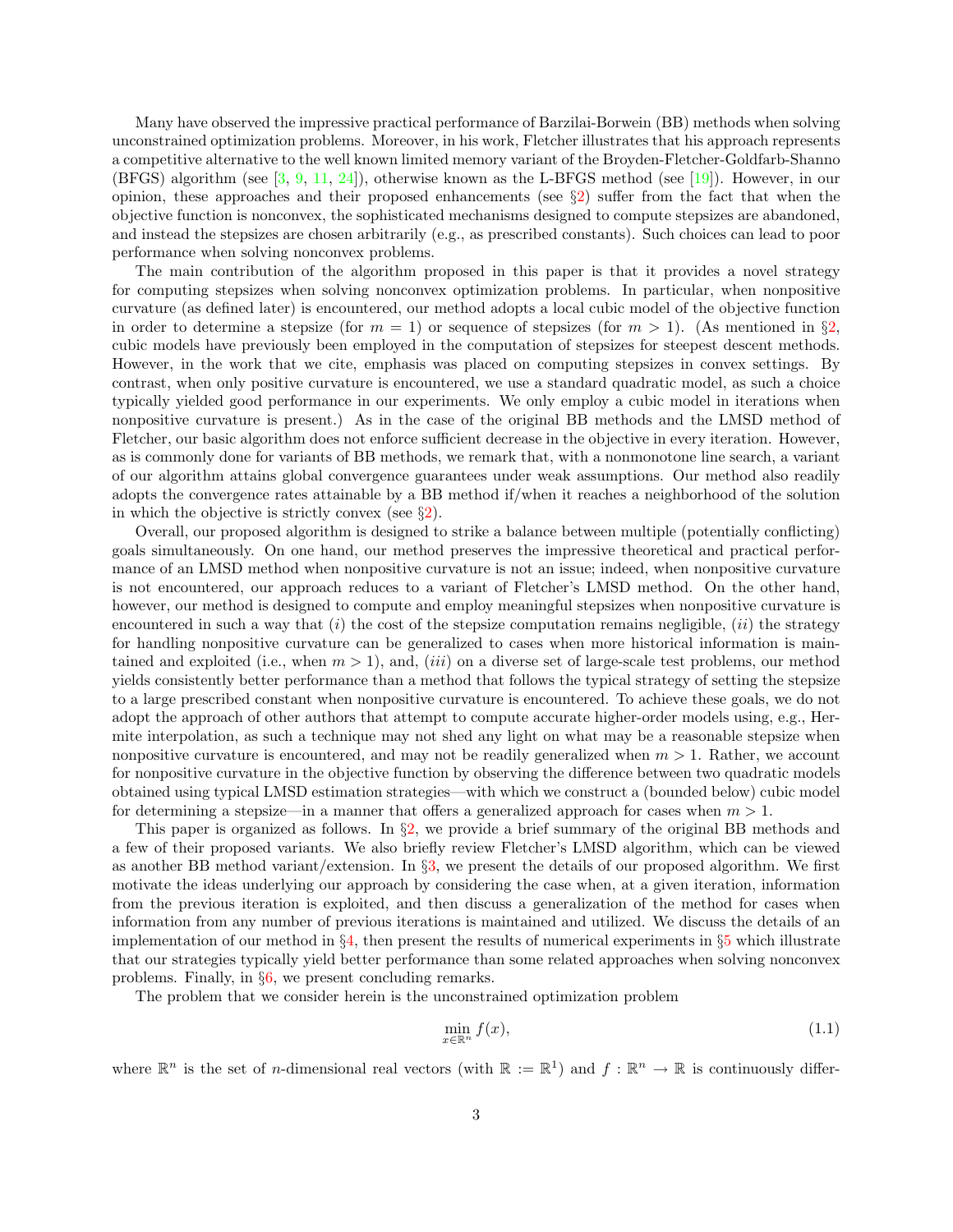entiable. The algorithms that we discuss are iterative in that, over  $k \in \mathbb{N} := \{0, 1, 2, \ldots\}$ , they produce a sequence  $\{x_k\} \subset \mathbb{R}^n$  of iterates, where for each element of the sequence the subscript corresponds to the iteration number in the algorithm. Given an iterate  $x_k$  for some  $k \in \mathbb{N}$ , we define  $f_k := f(x_k)$  as the corresponding function value and  $g_k := \nabla f(x_k)$  as the corresponding gradient value. Throughout the paper, we also apply the subscript  $k$  to other quantities that appear in an algorithm during iteration  $k$ .

## <span id="page-3-0"></span>2 Literature Review

The simplest type of gradient-based method for solving problem [\(1.1\)](#page-2-0) is a steepest descent method, which is the term we use to describe any iterative method of the form

<span id="page-3-1"></span>
$$
x_{k+1} \leftarrow x_k - \alpha_k g_k \quad \text{for all} \quad k \in \mathbb{N}.\tag{2.1}
$$

Here,  $x_0 \in \mathbb{R}^n$  is a given initial point and, for all  $k \in \mathbb{N}$ , the scalar  $\alpha_k > 0$  is the kth stepsize. In the classical steepest descent method of Cauchy, each stepsize is obtained by an exact line search (see [\[4\]](#page-24-6)), i.e., assuming f is bounded below along the ray from  $x_k$  along  $-q_k$ , one sets

$$
\alpha_k \in \arg\min_{\alpha \ge 0} f(x_k - \alpha g_k).
$$

However, in modern variants of steepest descent, alternative stepsizes that are cheaper to compute are employed to reduce per-iteration (and typically overall) computational costs. For instance, popular alternatives which may or may not be modified by a subsequent inexact line search—are those proposed by Barzilai and Borwein in their seminal work, which are described next.

#### 2.1 Barzilai-Borwein Methods

The "two-point stepsize" method proposed by Barzilai and Borwein has two variants, which differ only in the formulas used to compute the stepsizes. We derive these formulas simultaneously now for reference throughout the paper. During iteration  $k \in \mathbb{N}_+ := \{1, 2, \dots\}$ , defining the displacement vectors

<span id="page-3-3"></span>
$$
s_k := x_k - x_{k-1} \text{ and } y_k := g_k - g_{k-1}, \tag{2.2}
$$

the classical secant equation is given by  $H_k s_k = y_k$  where  $H_k$  represents an approximation of the Hessian of f at  $x_k$ . In quasi-Newton methods of the Broyden class (such as the BFGS method), a Hessian approximation  $H_k \succ 0$  is chosen such that the secant equation is satisfied and the kth search direction is set as  $-H_k^{-1}g_k$  (see [\[20\]](#page-25-1)). However, the key idea in BB methods is to maintain a steepest descent framework by approximating the Hessian by a scalar multiple of the identity matrix in such a way that the secant equation is only satisfied in a least-squares sense. In particular, consider

$$
\min_{\overline{q} \in \mathbb{R}} \frac{1}{2} \|(\overline{q}I)s_k - y_k\|_2^2 \text{ and } \min_{\hat{q} \in \mathbb{R}} \frac{1}{2} \|s_k - (\hat{q}^{-1}I)y_k\|_2^2.
$$

Assuming that  $s_k^T y_k > 0$  (which is guaranteed, e.g., when  $s_k \neq 0$  and f is strictly convex), the solutions of these one-dimensional problems are, respectively,

<span id="page-3-2"></span>
$$
\bar{q}_k := \frac{s_k^T y_k}{s_k^T s_k} \quad \text{and} \quad \hat{q}_k := \frac{y_k^T y_k}{s_k^T y_k}.\tag{2.3}
$$

That is,  $\bar{q}_k I$  and  $\hat{q}_k I$  represent simple approximations of the Hessian of f along the line segment  $[x_{k-1}, x_k]$ , meaning that if one minimizes the quadratic model of f at  $x_k$  along  $-g_k$  given by

$$
f(x_k - \alpha g_k) \approx f_k - \alpha \|g_k\|_2^2 + \frac{1}{2} \alpha^2 q_k \|g_k\|_2^2,
$$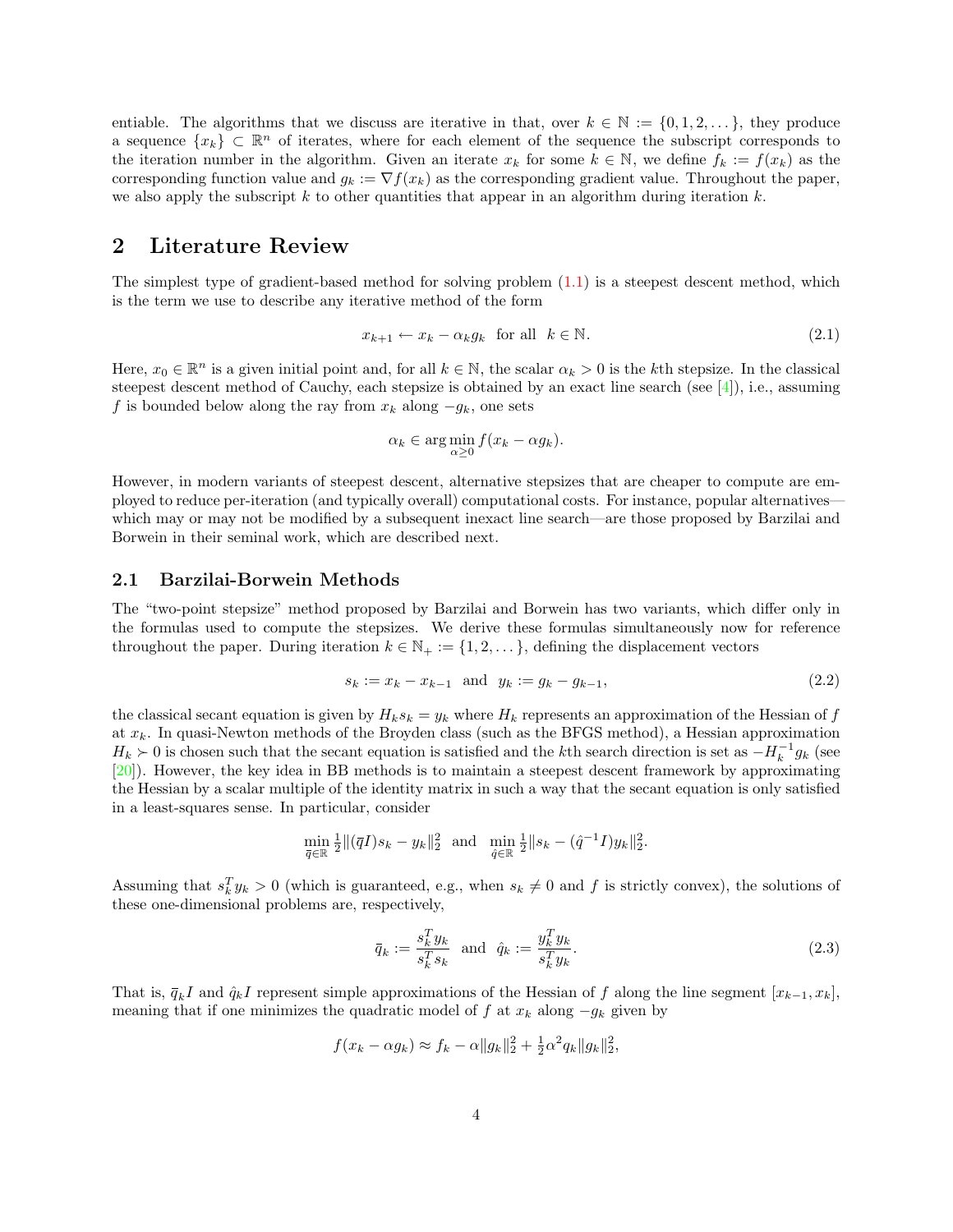respectively for  $q_k = \bar{q}_k$  and  $q_k = \hat{q}_k$ , then one obtains two potential values for the stepsize  $\alpha_k$ , namely

<span id="page-4-0"></span>
$$
\bar{\alpha}_k := \frac{s_k^T s_k}{s_k^T y_k} \quad \text{and} \quad \hat{\alpha}_k := \frac{s_k^T y_k}{y_k^T y_k}.\tag{2.4}
$$

(Further discussion on the difference between these stepsizes and their corresponding Hessian approximations is given in §[3.](#page-6-0)) Overall, the main idea in such an approach is to employ a two-point approximation to the secant equation in order to construct a simple approximation of the Hessian of f at  $x_k$ , which in turn leads to a quadratic model of f at  $x_k$  that can be minimized to determine the stepsize  $\alpha_k$ .

BB methods and enhancements to them have been a subject of research for over two decades. In their original work (see [\[1\]](#page-24-1)), Barzilai and Borwein proved that either of their two stepsize choices leads to global convergence and an R-superlinear local convergence rate when [\(2.1\)](#page-3-1) is applied to minimize a two-dimensional strictly convex quadratic. Raydan (see  $[22]$ ) extended these results to prove that such methods are globally convergent when applied to minimize any finite-dimensional strictly convex quadratic. Dai and Liao (see [\[6\]](#page-24-7)) also extended these results to show that, on such problems, BB methods attain an R-linear rate of convergence.

An interesting feature of BB methods, even when applied to minimize strictly convex quadratics, is that they are not guaranteed to yield monotonic decreases in the objective function or a typical stationarity measure for problem  $(1.1)$ . That is, when they converge to a minimizer of f, neither the sequence of function values  ${f_k}$  nor the sequence of gradient norms  ${||g_k||}$  is guaranteed to decrease monotonically. Hence, a variety of extensions of the original BB methods have been designed that ensure convergence when minimizing general continuously differentiable objective functions by incorporating a nonmonotone line search such as the one proposed by Grippo, Lampariello, and Lucidi (see  $[15]$ ), or, more recently, the one proposed by Zhang and Hager (see [\[27\]](#page-25-3)). Extensions of BB methods also typically try to produce better stepsizes by employing higher-order models of f and/or alternating exact line searches (i.e., Cauchy stepsizes) into the iterative sequence [\(2.1\)](#page-3-1). A few examples are the following. Raydan (see [\[23\]](#page-25-4)) proposed a globally convergent BB method using the line search of Grippo *et al.*. Dai, Yuan, and Yuan (see [\[5\]](#page-24-9)) followed this work by proposing interpolation techniques to derive a few alternative stepsizes; they use interpolation to recover the original BB stepsizes and employ a cubic model to derive alternatives. Their methods are also globalized by the line search of Grippo *et al..* More recently, Yuan (see [\[26\]](#page-25-5)) proposed the incorporation of Cauchy stepsizes into the iterative process to improve the efficiency of the algorithm, a technique later extended by De Asmundis, Serafino, and Toraldo (see [\[7\]](#page-24-10)), motivated by work in [\[8\]](#page-24-11) with their collaborator Riccio) in a monotone gradient scheme. There has also been recent work by Xiao, Wang, and Wang (see  $\lceil 25 \rceil$ ) that proposes alternative stepsizes using an alternative secant equation, as well as work by Biglari and Solimanpur (see  $[2]$ ) that proposes alternative stepsizes derived by fourth-order interpolation models. These later articles employ the nonmonotone line search of Zhang and Hager.

Despite all of the unique features of the BB method variants that have been proposed in the literature, to the best of our knowledge there are no variants that focus on the inefficiencies that may arise when  $f$  is nonconvex. (One exception is the recent work by Kafaki and Fatemi (see [\[16\]](#page-24-13)) that modifies a BB stepsize using a similar strategy as the modified BFGS method proposed by Li and Fukushima (see [\[17\]](#page-24-14)). However, this strategy is quite different than the strategy proposed in this paper.) In such cases, the inner product  $s_k^T y_k$ may be nonpositive, which must be handled as a special case in all of the algorithms previously described. For example, in [\[2\]](#page-24-12), [\[5\]](#page-24-9), [\[23\]](#page-25-4), and [\[25\]](#page-25-6), when a nonpositive stepsize is computed, the algorithms revert to setting the stepsize to a large user-defined constant. (In [\[1\]](#page-24-1), [\[7\]](#page-24-10), [\[22\]](#page-25-2), and [\[26\]](#page-25-5), only convex quadratics are considered, so no strategies are proposed for handling nonpositive curvature.) Such a choice fails to capture any information from the objective function, which may be detrimental to performance.

As a brief illustration of the stepsizes computed in a BB method in which  $s_k^T y_k < 0$  implies that one sets  $\alpha_k$  to a prescribed positive constant (as in [\[2\]](#page-24-12), [\[5\]](#page-24-9), [\[23\]](#page-25-4), and [\[25\]](#page-25-6)), consider an arbitrary  $k \in \mathbb{N}_+$  and suppose that  $g_{k-1} = (-1,0)$  and  $\alpha_{k-1} = 1$  so that  $s_k = -\alpha_{k-1}g_{k-1} = (1,0)$ . The contour plots in Figure [2.1](#page-4-0) illustrate the stepsizes that would be computed as a function of the gradient  $g_k \in [-3,1] \times [-2,2]$ . The plots differ since, on the left (respectively, right), we plot the stepsizes that would be computed when  $s_k^T y_k > 0$ implies  $\alpha_k \leftarrow 1/\bar{q}_k$  (respectively,  $\alpha_k \leftarrow 1/\hat{q}_k$ ). These plots lead to a few important observations. First, one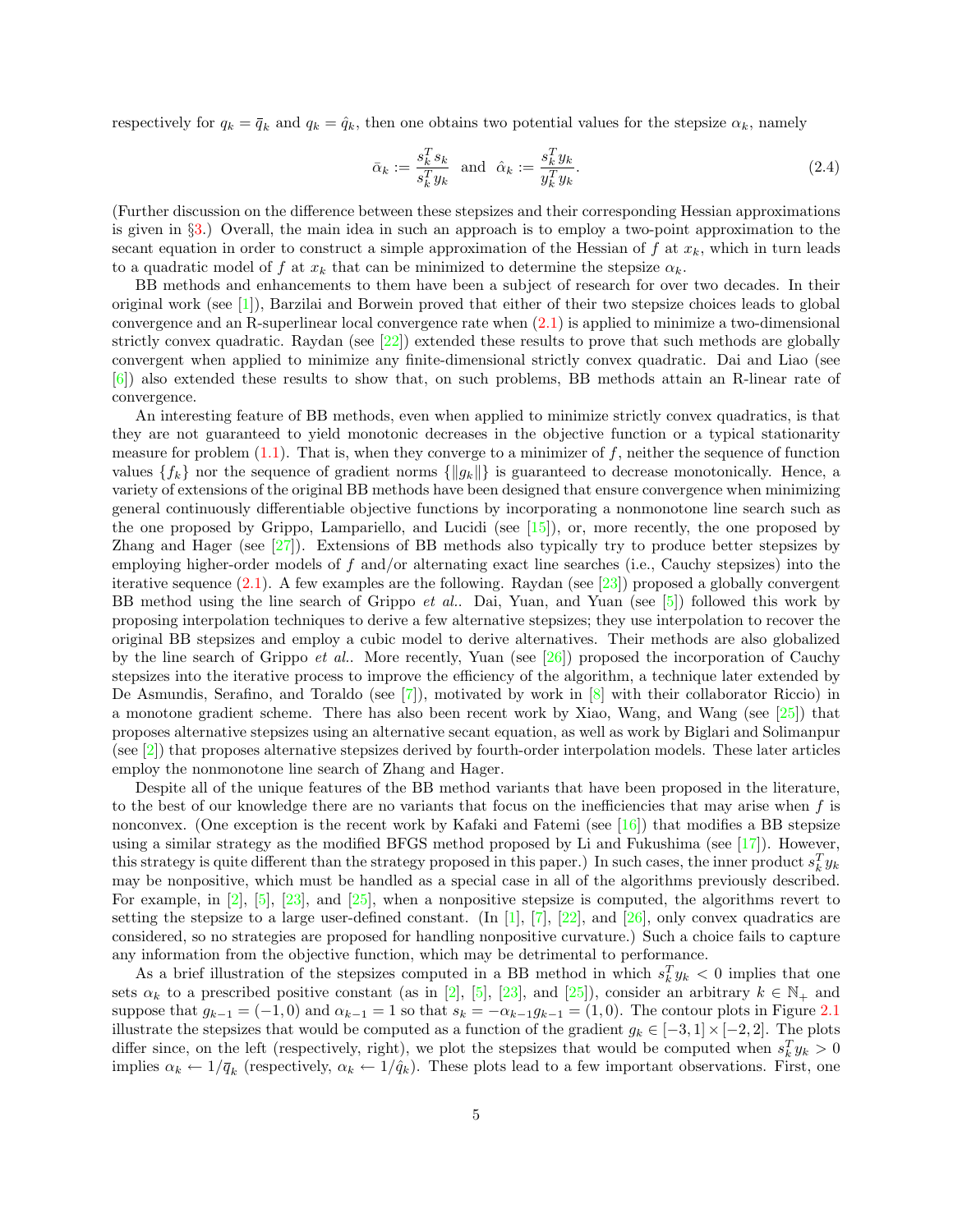can observe that when  $s_k^T y_k > 0$  and the vectors  $s_k$  and  $y_k$  are parallel (corresponding to the horizontal axes in the plots), the stepsizes in the two plots are the same since  $\bar{q}_k = \hat{q}_k$  in such cases. However, it is interesting to note the stepsizes that result when  $s_k^T y_k > 0$  while  $s_k$  and  $y_k$  are nearly orthogonal: Setting  $\alpha_k \leftarrow 1/\bar{q}_k$ leads to extremely large stepsizes, whereas setting  $\alpha_k \leftarrow 1/\hat{q}_k$  leads to extremely small stepsizes. Clearly, the two BB alternatives differ significantly for such  $g_k$ . That being said, if one were to employ a globalization mechanism such as a Wolfe line search (see [\[20\]](#page-25-1)), then a typical strategy would ensure that  $s_k^T y_k$  is large in proportion to  $||s_k||_2^2$ . In such an approach, the only values computed in the algorithm would be those illustrated in the regions between the two lines emanating from  $(-1, 0)$  drawn in the plots. In these regions, the two BB stepsize alternatives do not reach such extremes, though they still differ substantially for certain values of  $g_k$ . Hence, a Wolfe line search can diminish the effect of the differences between these stepsizes, though it should be noted that such a line search can be expensive as it may require many additional function and gradient evaluations. One final (striking) observation about the contours in Figure [2.1](#page-4-0) is that both strategies fail to exploit any useful information when  $s_k^T y_k < 0$ . We comment on this further in §[3.](#page-6-0)

Figure 2.1: Illustration of the stepsizes computed, as a function of the gradient  $g_k$ , in an algorithm in which  $s_k^T y_k > 0$  implies  $\alpha_k \leftarrow 1/\bar{q}_k$  (left) versus one in which  $s_k^T y_k > 0$  implies  $\alpha_k \leftarrow 1/\hat{q}_k$  (right). In both cases,  $s_k^T y_k < 0$  implies  $\alpha_k$  is set to a constant; hence, no contour lines appear in the left half of each plot.



#### 2.2 Fletcher's limited memory steepest descent (LMSD) method

Fletcher's LMSD method represents an alterative to the original BB methods that is entirely different than those described in the previous subsection. Rather than attempt to compute a better stepsize based on information that can be extracted only from the previous iteration, his approach involves the storage and exploitation of information from  $m$  previous iterations, with which a sequence of  $m$  stepsizes—to be employed in the subsequent m iterations—are computed. To be more precise, consider iteration  $k \geq m$  for some userspecified integer parameter  $m \geq 1$  and suppose that a matrix of gradients (computed at previous iterates), namely

$$
G_k := \begin{bmatrix} g_{k-m} & \cdots & g_{k-1} \end{bmatrix},\tag{2.5}
$$

<span id="page-5-0"></span>is available. The key idea underlying Fletcher's proposed method is that, in the case of minimizing a strictly convex quadratic form defined by a positive definite matrix  $A$ , a reasonable set of stepsizes can be obtained by computing the reciprocals of the eigenvalues of the symmetric tridiagonal matrix

$$
T_k := Q_k^T A Q_k,
$$

where  $Q_k$  is the orthogonal matrix obtained in the (thin) QR-factorization of the matrix  $G_k$  (see [\[12,](#page-24-15) Theorem 5.2.2]). In fact, if one has  $m = n$ , then choosing stepsizes in this manner leads to finite termination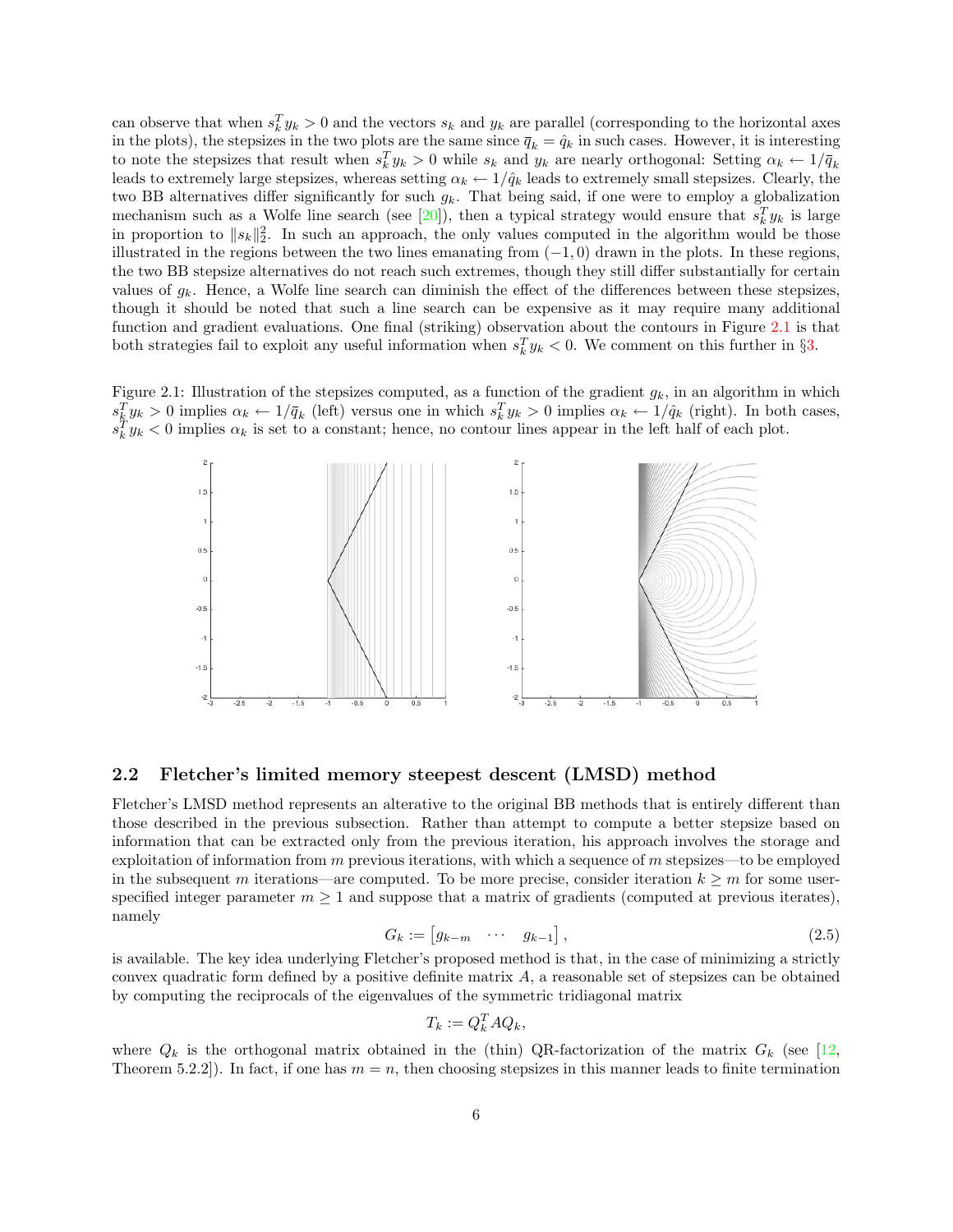of the algorithm in n steps. Furthermore, the matrix  $T_k$  can be obtained without access to the matrix  $A$ , such as through the partially extended Cholesky factorization  $G_k^T[G_k g_k] = R_k^T[R_k r_k]$  to obtain

<span id="page-6-3"></span><span id="page-6-1"></span>
$$
T_k = \begin{bmatrix} R_k & r_k \end{bmatrix} J_k R_k^{-1}, \tag{2.6}
$$

where  $R_k$  is the upper triangular matrix obtained in the (thin) QR-factorization of  $G_k$  (meaning that it is the upper triangular Cholesky factor of  $G_k^T G_k$  (see [\[12,](#page-24-15) Theorem 5.2.2])) and

$$
J_k := \begin{bmatrix} \alpha_{k-m}^{-1} & & & \\ -\alpha_{k-m}^{-1} & \ddots & & \\ & \ddots & \alpha_{k-1}^{-1} \\ & & -\alpha_{k-1}^{-1} \end{bmatrix} .
$$
 (2.7)

Exploiting this latter representation, Fletcher extends his approach to the minimization of general objective functions. In particular, by storing  $G_k$  and computing  $T_k$  in a manner similar to [\(2.6\)](#page-6-1), he outlines a "Ritz Sweep" algorithm that, in his experiments, performs as well as an L-BFGS method. In this extension to a more general setting (i.e., nonquadratic functions), Fletcher incorporates line searches and other features to overcome certain issues that may arise and to promote convergence. Some of his procedures are discussed in §[3.2,](#page-10-0) but the reader should refer to his article for a more complete discussion.

It should be noted that in the case of minimizing a strictly convex quadratic and with  $m = 1$ , the formula  $(2.6)$  yields  $T_k = \bar{q}_k$  (recall  $(2.3)$ ), which reveals that choosing stepsizes as the reciprocals of the eigenvalues of  $T_k$  corresponds to the first BB alternative. Fletcher also remarks that a similar strategy can be designed corresponding to the second BB stepsize. In particular, defining

$$
\begin{bmatrix} R_k & r_k \ 0 & \rho_k \end{bmatrix}^T \begin{bmatrix} R_k & r_k \ 0 & \rho_k \end{bmatrix}
$$
 as the Cholesky factorization of  $\begin{bmatrix} G_k & g_k \end{bmatrix}^T \begin{bmatrix} G_k & g_k \end{bmatrix}$ ,

he defines the corresponding pentadiagonal matrix

<span id="page-6-2"></span>
$$
P_k := R_k^{-T} J_k^T \begin{bmatrix} R_k & r_k \\ 0 & \rho_k \end{bmatrix}^T \begin{bmatrix} R_k & r_k \\ 0 & \rho_k \end{bmatrix} J_k R_k^{-1}.\tag{2.8}
$$

He explains that, in the case of minimizing a strictly convex quadratic form defined by  $A$ , appropriate stepsizes are given by the eigenvalues of  $P_k^{-1}T_k$ ; in particular, with  $m = 1$ , the formulas [\(2.6\)](#page-6-1) and [\(2.8\)](#page-6-2) yield  $P_k^{-1}T_k = \hat{\alpha}_k$  (recall [\(2.4\)](#page-4-0)). While he refers to the eigenvalues of  $T_k$  as Ritz values, he refers to the reciprocals of the eigenvalues of  $P_k^{-1}T_k$  as harmonic Ritz values (see [\[21\]](#page-25-7)).

Despite the sophisticated mechanisms employed in his stepsize computation procedure, Fletcher admits that his approach leaves unanswered the question of how to handle nonconvexity. (In the case of the twopoint stepsize methods described above, we say that nonpositive curvature is encountered whenever one computes  $s_k^T y_k \leq 0$ , which can only hold strictly when the objective function is nonconvex. By contrast, in the case of an LMSD method, we say that nonpositive curvature is encountered whenever the matrix whose eigenvalues are used to compute the stepsizes has a nonpositive eigenvalue. It should be noted that nonpositive eigenvalues may arise merely due to non-quadratic features in the objective function  $f$ . For ease of exposition, however, we merely refer to the phenomenon of having nonpositive eigenvalues as nonpositive curvature.) In his implementation, Fletcher employs a strategy that carries out a line search whenever a nonpositive stepsize is computed, and then terminates the sweep to effectively throw out previously computed information. By contrast, in our approach, we avoid discarding previously computed information, yet are still able to obtain reasonable stepsizes.

### <span id="page-6-0"></span>3 Algorithm Descriptions

In this section, we present our limited memory steepest descent algorithm. We motivate our method by describing the development of a variant of our approach in which information from only one previous iteration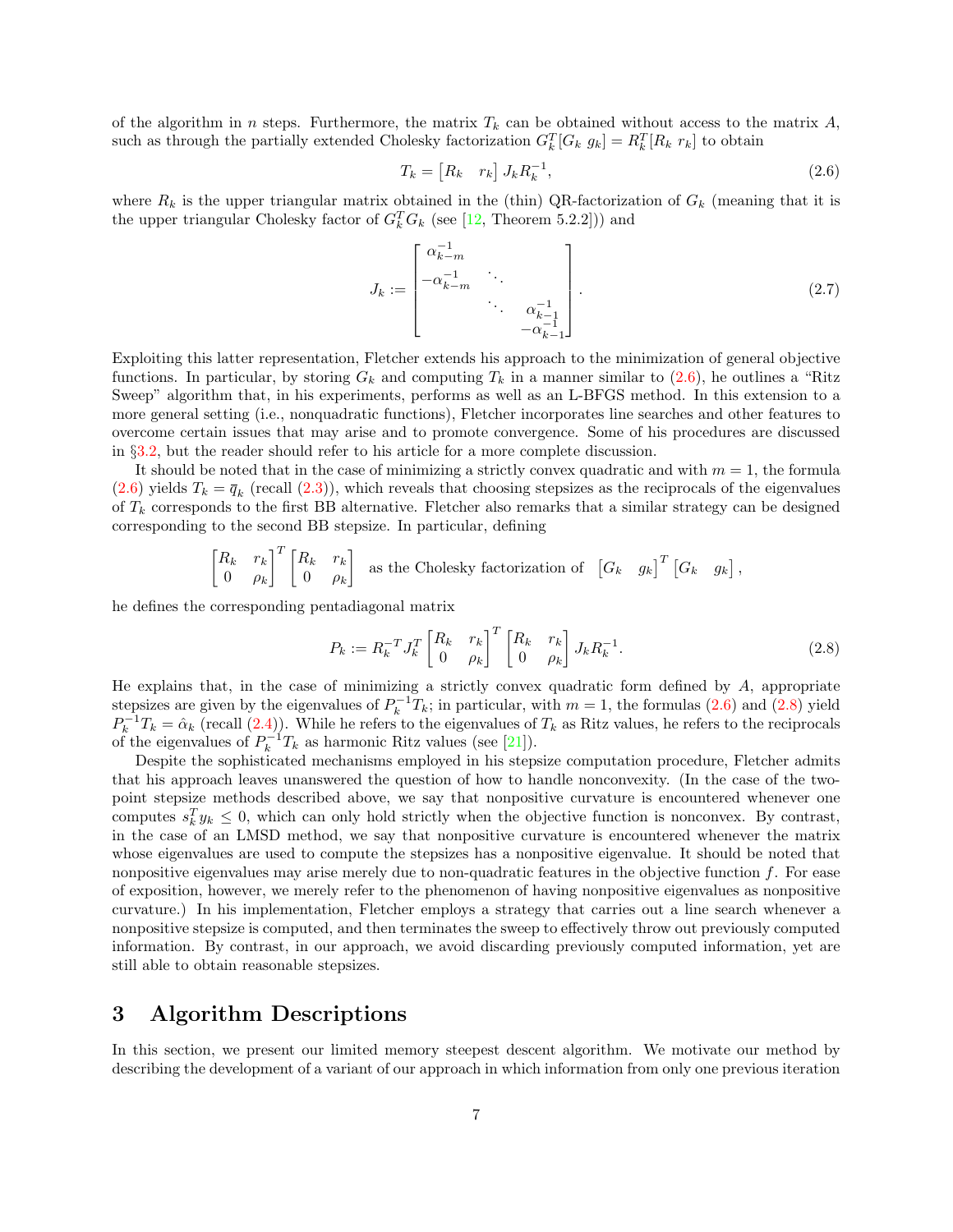is stored throughout the algorithm. We then present a generalized version of our approach that can exploit information maintained from any number of previous iterations.

#### <span id="page-7-4"></span>3.1 An algorithm that stores information from one previous iteration

Suppose that an initial solution estimate  $x_0$  (with  $g_0 \neq 0$ ) and an initial stepsize  $\alpha_0 > 0$  are given. Then, after k iterations, we obtain a solution estimate  $x_k$  for  $k \in \mathbb{N}_+$ . At this point, the calculations in the kth iteration of our algorithm are based on the cubic model  $m_k : \mathbb{R}^n \to \mathbb{R}$  of f at  $x_k$  defined by

$$
m_k(s) = f_k + g_k^T s + \frac{1}{2} q_k \|s\|_2^2 + \frac{1}{6} c_k \|s\|_2^3 \approx f(x_k + s),\tag{3.1}
$$

where  $q_k$  and  $c_k$  are scalars to be determined. In particular, as will be seen in this section, we choose  $c_k \geq 0$ in such a way that  $m_k$  has a unique minimizer from the origin along its steepest descent direction  $-g_k$ . As such, we choose the stepsize  $\alpha_k$  as an optimal solution of the one-dimensional problem

$$
\min_{\alpha \ge 0} \phi_k(\alpha), \quad \text{where} \quad \phi_k(\alpha) = m_k(-\alpha g_k) \quad \text{for all} \quad \alpha \in \mathbb{R}.
$$
\n(3.2)

A solution of this problem is easily obtained in the cases that will be of interest in our algorithm. In particular, if  $q_k > 0$  and  $c_k = 0$ , then, similar to a basic BB method (recall  $(2.4)$ ), we have  $\alpha_k \leftarrow 1/q_k > 0$ ; otherwise, if  $q_k \leq 0$  and  $c_k > 0$ , then it is easily verified that  $(3.2)$  is solved by setting

<span id="page-7-3"></span><span id="page-7-0"></span>
$$
\alpha_k \leftarrow \frac{2}{q_k + \sqrt{q_k^2 + 2c_k \|g_k\|_2}} > 0. \tag{3.3}
$$

We now present our strategies for setting  $q_k \in \mathbb{R}$  and  $c_k \geq 0$  for a given  $k \in \mathbb{N}$ . (For simplicity in the majority of our algorithm development, let us suppose that  $s_k \neq 0$ ,  $y_k \neq 0$ , and  $s_k^T y_k \neq 0$ ; our techniques for handling cases when one or more of these conditions does not hold will be considered later.) First, consider  $q_k$ . Defining  $\theta_k$  as the angle between  $s_k$  and  $y_k$ , two options for  $q_k$  come from [\(2.3\)](#page-3-2):

<span id="page-7-1"></span>
$$
\bar{q}_k := \frac{s_k^T y_k}{s_k^T s_k} = \cos(\theta_k) \frac{\|y_k\|_2}{\|s_k\|_2}
$$
  
and 
$$
\hat{q}_k := \frac{y_k^T y_k}{s_k^T y_k} = \frac{1}{\cos(\theta_k)} \frac{\|y_k\|_2}{\|s_k\|_2}.
$$
 (3.4)

Through these representations, it is clear that  $|\bar{q}_k| \leq |\hat{q}_k|$ , and hence the quantities in  $(2.4)$  satisfy  $|\bar{\alpha}_k| \geq |\hat{\alpha}_k|$ . Indeed, even though both  $\bar{q}_k I$  and  $\hat{q}_k I$  are valid approximations of the Hessian of f along  $[x_{k-1}, x_k]$ , it can be seen that  $\bar{q}_k$  only estimates the curvature of f by observing the change in its gradient along the line segment  $[x_{k-1}, x_k]$ , whereas  $\hat{q}_k$  actually accounts for changes in the gradient along an orthogonal vector as well. To see this, let

$$
u_k := \left(\frac{s_k^T y_k}{s_k^T s_k}\right) s_k \text{ and } v_k := y_k - u_k \text{ so that } y_k = u_k + v_k,
$$

i.e., we define  $u_k$  to be the vector projection of  $y_k$  onto  $\text{span}(s_k)$ , which implies that we have  $s_k^T y_k = s_k^T u_k$ and  $s_k^T v_k = 0$ . We then find from  $(2.3)$  that

<span id="page-7-2"></span>
$$
\bar{q}_k := \frac{s_k^T y_k}{s_k^T s_k} = \frac{s_k^T u_k}{s_k^T s_k} \n\text{and} \quad \hat{q}_k := \frac{y_k^T y_k}{s_k^T y_k} = \frac{u_k^T u_k + v_k^T v_k}{s_k^T u_k} = \bar{q}_k + \frac{v_k^T v_k}{s_k^T u_k},
$$
\n(3.5)

where the last equation follows since  $s_k^T u_k / s_k^T s_k = u_k^T u_k / s_k^T u_k$ . Through these representations, it is clear that  $\bar{q}_k$  is unaffected by  $v_k$  (i.e., the component of  $y_k$  orthogonal to  $s_k$ ), whereas  $\hat{q}_k$  takes the magnitude of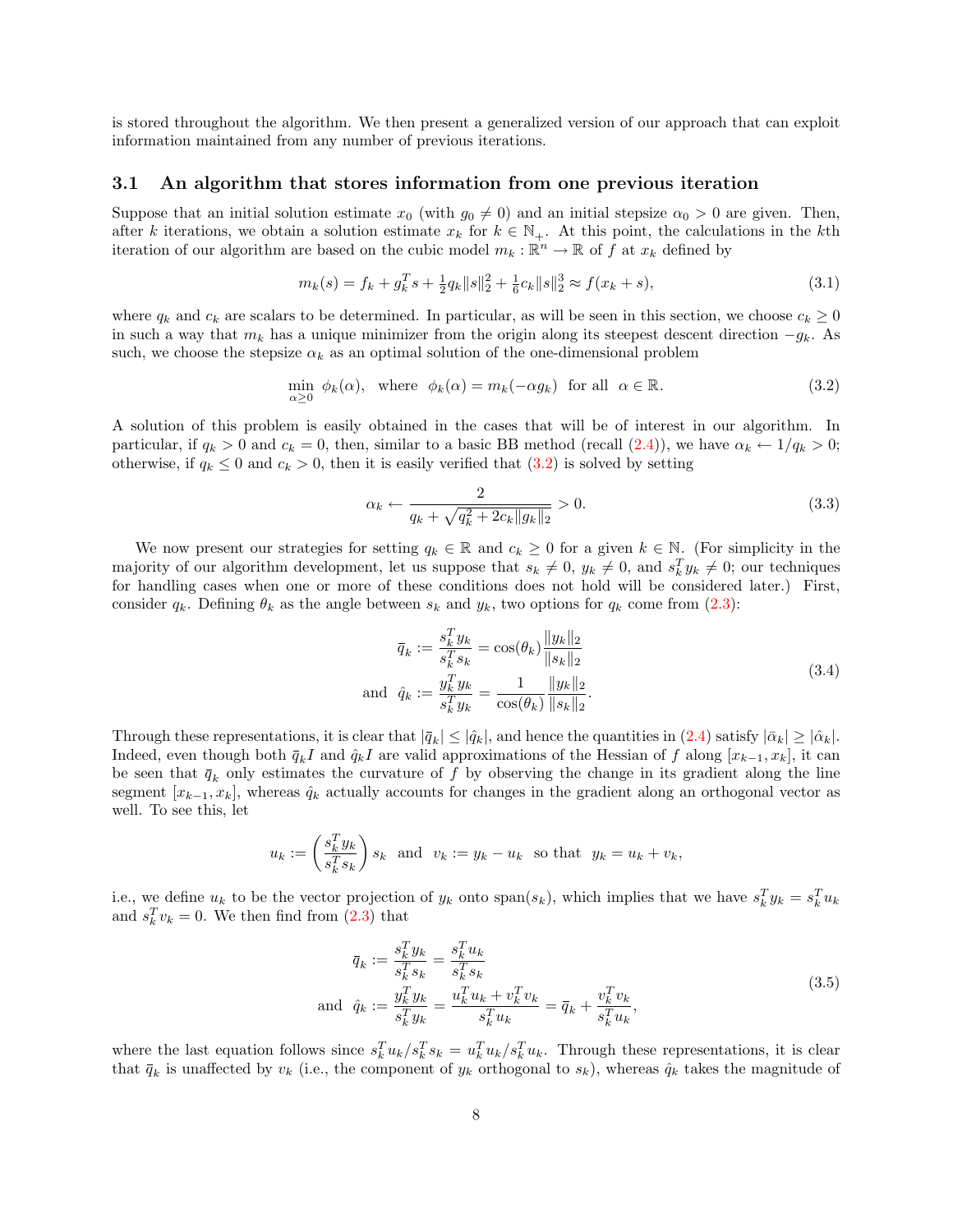this vector into account. Comparing these representations to those in  $(3.4)$  and recalling that  $u_k$  is parallel to  $s_k$ , one observes that if  $v_k = 0$ , then  $\bar{q}_k = \hat{q}_k$ , whereas if  $v_k \neq 0$ , then  $|\bar{q}_k| < |\hat{q}_k|$ . Overall, these observations provide a clearer understanding of the differing contour lines illustrated in Figure [2.1.](#page-4-0)<sup>[1](#page-8-0)</sup>

In our approach, we could follow the common strategy of setting  $q_k \leftarrow \bar{q}_k$  or  $q_k \leftarrow \hat{q}_k$ , or even choose randomly between these two options based on some probability distribution. For various reasons, we choose to always set  $q_k \leftarrow \hat{q}_k$ . This reasoning can be explained by considering the two cases depending on the sign of the inner product  $s_k^T y_k$ . If  $s_k^T y_k > 0$ , then we set  $q_k \leftarrow \hat{q}_k$  primarily due to the fact that, when  $s_k^T y_k \approx 0$ , this leads to smaller (i.e., more conservative) stepsizes. Indeed, this will be consistent with our preference for choosing a small stepsize in the extreme case when  $s_k^T y_k = 0$  (as explained in our later discussion of handling special cases). On the other hand, when  $s_k^T y_k < 0$  and  $s_k^T y_k \approx 0$ , then setting  $q_k \leftarrow \hat{q}_k$  corresponds to an extremely large *negative* quadratic coefficient, which has the potential to cause  $(3.13)$  to yield large stepsizes. This would be inconsistent with our choice of having smaller stepsizes when  $s_k^T y_k > 0$  and  $s_k^T y_k \approx 0$ ! Hence, when  $s_k^T y_k < 0$ , we set  $q_k \leftarrow \hat{q}_k$ , but will rely on a nonzero cubic term to lead the algorithm to computing a reasonable stepsize, as explained next.

With  $q_k$  fixed at  $\hat{q}_k$ , consider  $c_k$ . If  $s_k^T y_k > 0$ , then, as mentioned, a reasonable choice is  $c_k \leftarrow 0$ , since then  $m_k$  is strictly convex from the origin along  $-g_k$ . On the other hand, if  $s_k^T y_k < 0$ , then we desire an intuitive, meaningful strategy for choosing  $c_k > 0$  so that problem [\(3.2\)](#page-7-0) has a unique minimizer. We examine two possible strategies, both of which lead to a similar conclusion:

• Consider choosing  $c_k$  to minimize the least squared error between the gradient of the model  $m_k$  at  $-s_k$ (corresponding to the previous point  $x_{k-1}$ ) and the previous gradient  $g_{k-1}$ , i.e.,

<span id="page-8-2"></span><span id="page-8-1"></span>
$$
\frac{1}{2} \|\nabla m_k(-s_k) - g_{k-1}\|_2^2. \tag{3.6}
$$

Differentiating  $m_k$ , we have for all  $s \in \mathbb{R}^n$  that

$$
\nabla m_k(s) = g_k + q_k s + \frac{1}{2} c_k \|s\|_2 s. \tag{3.7}
$$

It can then easily be verified that one minimizes  $(3.6)$  by choosing

<span id="page-8-4"></span>
$$
c_k \leftarrow \frac{2}{\|s_k\|_2} (\bar{q}_k - q_k). \tag{3.8}
$$

• Consider choosing  $c_k$  so that the curvature of  $m_k$  at  $-s_k$  along  $s_k$  is equal to  $\bar{q}_k$ , i.e., so that

$$
s_k^T \nabla^2 m_k(-s_k) s_k = \bar{q}_k \|s_k\|_2^2.
$$
\n(3.9)

This is a reasonable goal since, in a BB method, it is established that  $\bar{q}_k I$  is a sensible approximation of the Hessian of f along  $[x_{k-1}, x_k]$ , and in particular at  $x_{k-1}$  (i.e., the point corresponding to  $m_k$ evaluated at  $-s_k$ ) along  $s_k$ . Differentiating  $\nabla m_k$  (recall [\(3.7\)](#page-8-2)), we have for all  $s \in \mathbb{R}^n$  that

$$
\nabla^2 m_k(s) = q_k I + \frac{1}{2} c_k \left( \|s\|_2 I + \frac{1}{\|s\|_2} s s^T \right)
$$

Hence, we obtain  $(3.9)$  by setting

<span id="page-8-5"></span>
$$
c_k \leftarrow \frac{1}{\|s_k\|_2} (\bar{q}_k - q_k). \tag{3.10}
$$

<span id="page-8-6"></span><span id="page-8-3"></span>.

The similarity between [\(3.8\)](#page-8-4) and [\(3.10\)](#page-8-5) is immediately apparent, as they only differ by a constant factor. Overall, we propose that the cubic term coefficient should be set, for some constant  $c > 0$ , as

$$
c_k \leftarrow \frac{c}{\|s_k\|_2} \left(\overline{q}_k - q_k\right). \tag{3.11}
$$

<span id="page-8-0"></span><sup>1</sup>These observations have motivated our choice of notation. In particular, the "bar" quantities are computed based on information straight along  $s_k$ , whereas the "hat" quantities are computed based on information along  $s_k$  plus an orthogonal direction—a vector that can be visualized by the *bent* line in the "hat" over the corresponding quantities.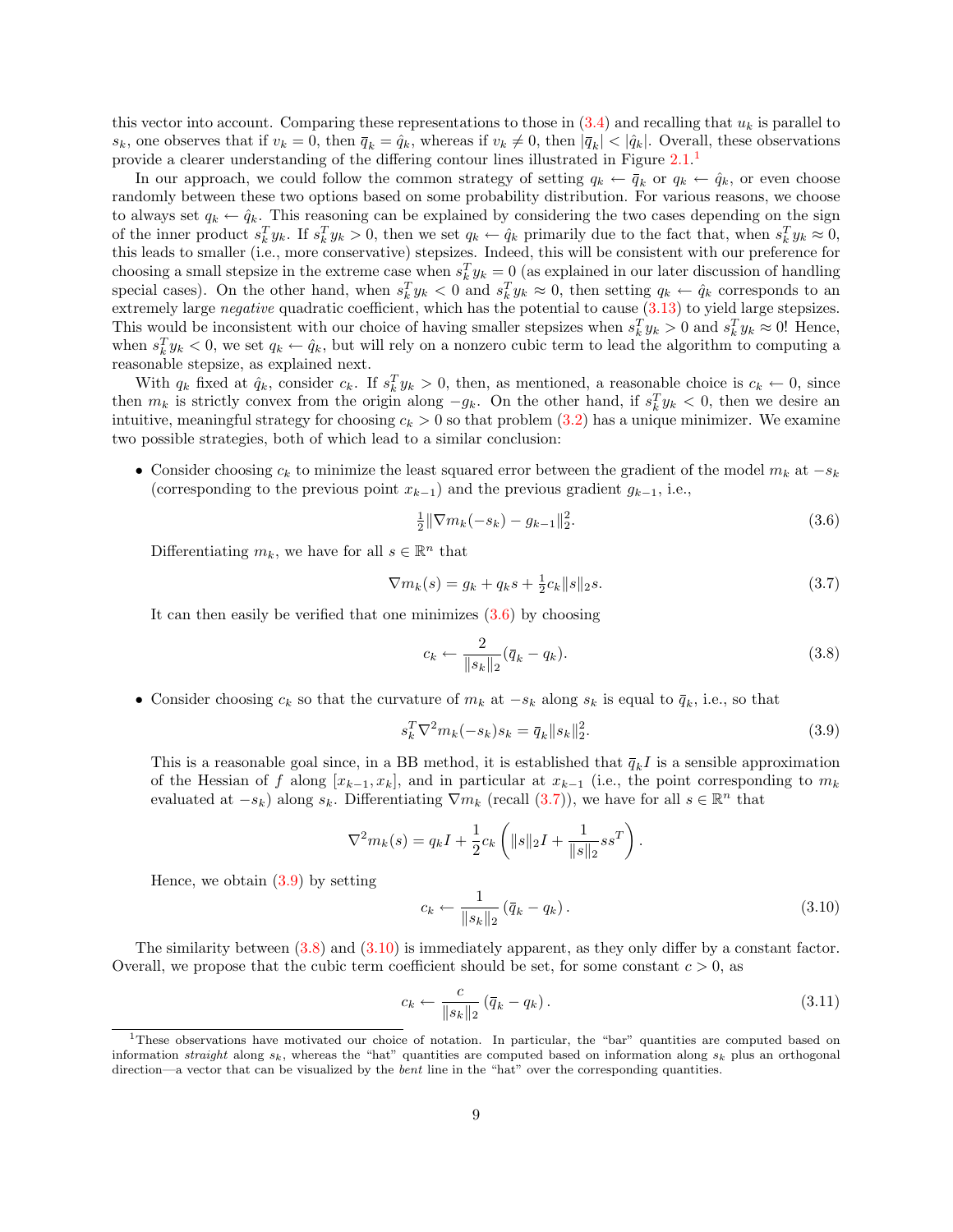Using the notation of  $(3.4)$ , if  $s_k^T y_k < 0$  and  $\cos(\theta_k) \neq 1$ , then this formula yields  $c_k > 0$ . Similarly, using the notation of [\(3.5\)](#page-7-2), if  $s_k^T u_k = s_k^T y_k < 0$  and  $v_k^T v_k > 0$ , then  $c_k > 0$ . Overall, one can see that we have taken the curvature that has been captured orthogonal to  $s_k$  and have used it to determine an appropriate magnitude of a cubic term so that [\(3.2\)](#page-7-0) has a unique minimizer. A relatively large discrepancy between  $\bar{q}_k$ and  $q_k = \hat{q}_k$  indicates a relatively large displacement in the gradient orthogonal to  $s_k$ , which in turn suggests a relatively large cubic term coefficient should be used to safeguard the next stepsize. One may also observe that [\(3.10\)](#page-8-5) is particularly appealing in the sense that it represents a finite-difference approximation of a third-order (directional) derivative using the difference between the two available second-order (directional) derivative estimates for the interval  $[x_{k-1}, x_k]$ .

We are almost prepared to present a complete description of our algorithm (for  $m = 1$ ), but first we must remark on the special cases that we have ignored until this point. That is, we must specify how the algorithm is to proceed when  $s_k = 0$ ,  $y_k = 0$ ,  $s_k^T y_k = 0$ , or  $s_k^T y_k < 0$  while  $s_k$  and  $y_k$  are parallel. In fact, as long as the algorithm terminates in any iteration  $k \in \mathbb{N}$  for which  $g_k = 0$ , and otherwise computes a stepsize  $\alpha_k > 0$ , the algorithm cannot produce  $s_k = 0$ . Hence, we need only consider the computation of stepsizes when  $s_k \neq 0$ , so the only special cases that remain to be considered are as follows.

- If  $y_k = 0$ , then the step from  $x_{k-1}$  to  $x_k$  has yielded a zero displacement in the gradient of f. Consequently, between the points  $x_{k-1}$  and  $x_k$ , we have no useful information to approximate the Hessian of  $f$ ; in fact, based on the relationship between gradients at these points,  $f$  "appears affine" at  $x_k$  along  $-g_k = -g_{k-1}$ . In such cases, we set  $\alpha_k$  to a maximum allowable stepsize, call it  $\Omega > 0$ , in an attempt to aggressively minimize f along the steepest descent direction  $-q_k$ .
- If  $y_k \neq 0$ , but  $s_k^T y_k = 0$ , then the displacement from  $x_{k-1}$  to  $x_k$  has yielded a nonzero displacement in the gradient of f, but this displacement is orthogonal to  $s_k = x_k - x_{k-1}$ . Hence, as there has been no displacement of the gradient in a direction parallel to the displacement in the iterate, a two-point stepsize approximation of the Hessian of f at  $x_k$  is inadequate. Thus, since the next iteration will involve exploring f along  $-g_k \neq -g_{k-1}$ , in this "new" direction we conservatively set  $\alpha_k$  to a minimum allowable stepsize, call it  $\omega > 0$  (with  $\omega \leq \Omega$ ).
- If  $y_k \neq 0$ ,  $s_k^T y_k < 0$ , and  $s_k$  and  $y_k$  are parallel, then the displacement from  $x_{k-1}$  to  $x_k$  has only yielded a nonzero displacement in the gradient of f in the direction of  $s_k$ . Consequently, similar to cases when  $y_k = 0$ , we have no useful information to approximate the Hessian of f in any direction other than  $s_k$ ; in fact, based on the relationship between the gradients at these points, f "appears affine" at  $x_k$  along any direction other than  $s_k$ . In such cases, since  $-g_k$  is parallel to  $s_k$ , we set  $\alpha_k$  to the large stepsize  $\Omega > 0$  to try to aggressively minimize f along  $-q_k$ .

We are now prepared to provide a complete description of our first approach, given as Algorithm [1.](#page-10-1) Along with the safeguards employed in the special cases discussed above, we employ the universal safeguard of projecting any computed stepsize onto the interval  $[\omega, \Omega]$ . For simplicity in our description, we omit mention of the computation of function and gradient values, as well as of the displacement vectors in  $(2.2)$ ; these are implied whenever a new iterate is computed. Furthermore, we suppress any mention of a termination condition, but remark that any practical implementation of our algorithm would terminate as soon as a gradient is computed that has a norm that is approximately zero. Hence, in the algorithm, we assume for all practical purposes that  $g_k \neq 0$  for all  $k \in \mathbb{N}$ .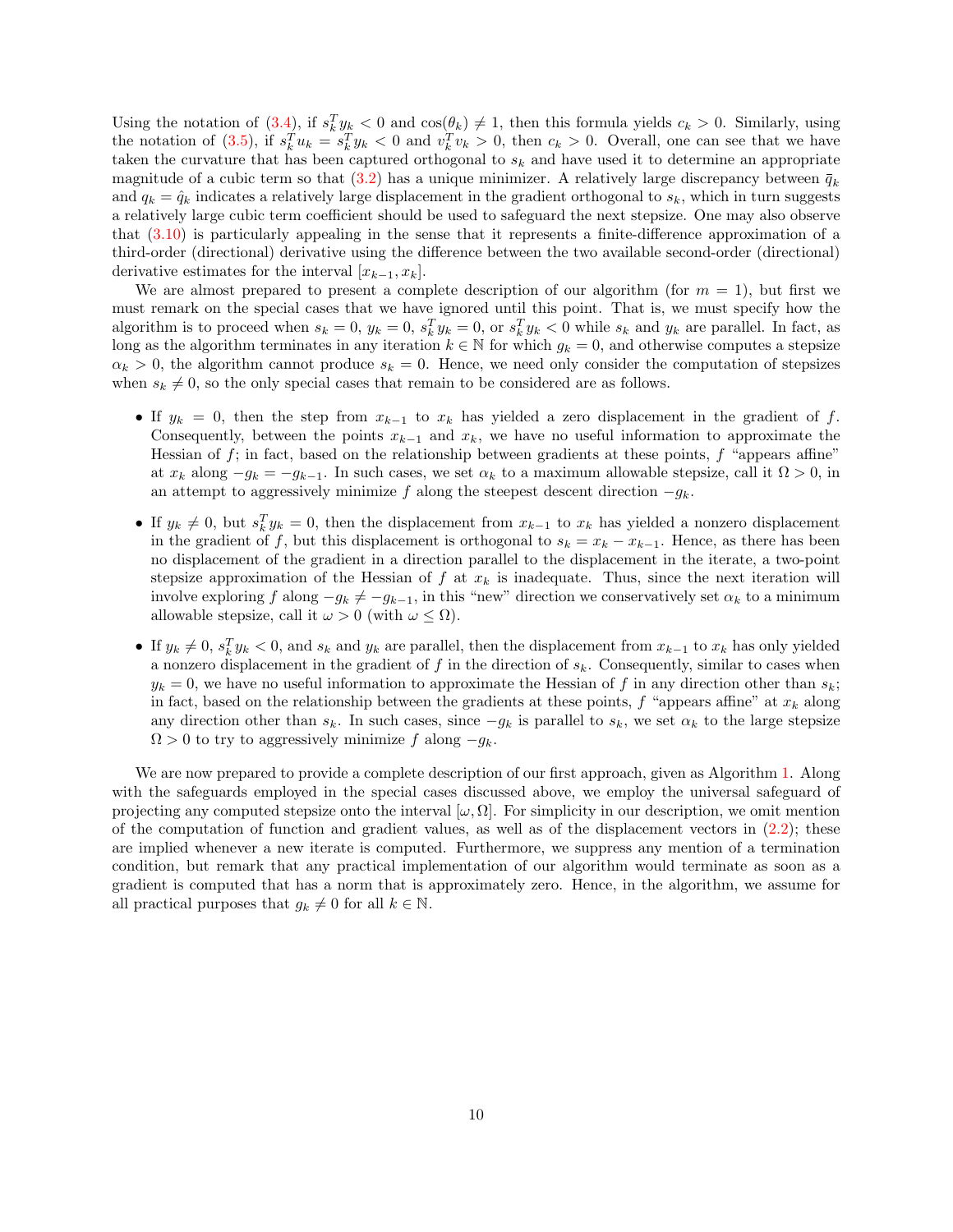**Algorithm 1** LMSD Method with Cubic Regularization (for  $m = 1$ )

<span id="page-10-1"></span>1: choose  $(\omega, \Omega) \in \mathbb{R} \times \mathbb{R}$  satisfying  $0 \lt \omega \leq \Omega$  and  $c \in \mathbb{R}_+ := \{c \in \mathbb{R} : c > 0\}$ 2: choose  $x_0 \in \mathbb{R}^n$  and  $\alpha_0 \in [\omega, \Omega]$ 3: set  $x_1 \leftarrow x_0 - \alpha_0 g_0$  and  $k \leftarrow 1$ 4: loop 5: if  $y_k = 0$  or  $s_k^T y_k = -||s_k||_2||y_k||_2 < 0$  then 6: set  $\alpha_k \leftarrow \Omega$ 7: else if  $s_k^T y_k = 0$  then 8: set  $\alpha_k \leftarrow \omega$ 9: else 10: set  $\bar{q}_k \leftarrow s_k^T y_k / s_k^T s_k$  and  $q_k \leftarrow y_k^T y_k / s_k^T y_k$ 11: **if**  $q_k > 0$  then set  $c_k \leftarrow 0$  else set  $c_k \leftarrow c(\overline{q}_k - q_k)/||s_k||_2$ 12: if  $q_k > 0$  then set  $\alpha_k \leftarrow 1/q_k$  else set  $\alpha_k \leftarrow 2/(q_k + \sqrt{q_k^2 + 2c_k||g_k||_2})$ 13: replace  $\alpha_k$  by its projection onto the interval  $[\omega, \Omega]$ 14: set  $x_{k+1} \leftarrow x_k - \alpha_k g_k$  and  $k \leftarrow k+1$ 15: end loop

We close this section by providing an illustration of the types of stepsizes computed in Algorithm [1,](#page-10-1) which may be compared to those illustrated in Figure [2.1.](#page-4-0) Using the same set-up as for Figure [2.1](#page-4-0) and with  $c \leftarrow 1$  $c \leftarrow 1$ , we plot in Figure [3.1](#page-10-1) the stepsizes computed via Algorithm 1 as a function of the gradient  $g_k \in [-3,1] \times [-2,2]$  $g_k \in [-3,1] \times [-2,2]$  $g_k \in [-3,1] \times [-2,2]$ . In this plot, it is clear that, when  $s_k^T y_k > 0$ , Algorithm 1 computes stepsizes that are equal to those in the plot on the right in Figure [2.1.](#page-4-0) More important, however, is that Algorithm [1](#page-10-1) computes reasonable stepsizes that exploit problem information even when  $s_k^T y_k < 0$ . In particular, when  $s_k^T y_k < 0$  and  $s_k^T y_k \approx 0$ , the algorithm computes stepsizes consistent with those computed in "nearby cases" when  $s_k^T y_k > 0$ . On the other hand, if  $s_k^T y_k < 0$  while  $s_k$  and  $y_k$  are (nearly) parallel, then the algorithm computes very large stepsizes, which has been motivated in the third special case above.

Figure 3.1: Illustration of the stepsizes computed, as a function of the current gradient  $g_k$ , by Algorithm [1.](#page-10-1)



#### <span id="page-10-0"></span>3.2 An algorithm that stores information from  $m \geq 1$  previous iteration(s)

We have presented our algorithm for  $m = 1$  as one that, at  $x_k$ , computes a stepsize based on minimizing a cubic model of the objective from  $x_k$  along the steepest descent direction  $-g_k$ . On the other hand, in §[2,](#page-3-0) we described Fletcher's LMSD method for  $m \geq 1$  as one that, at  $x_k$ , computes m stepsizes to be employed in the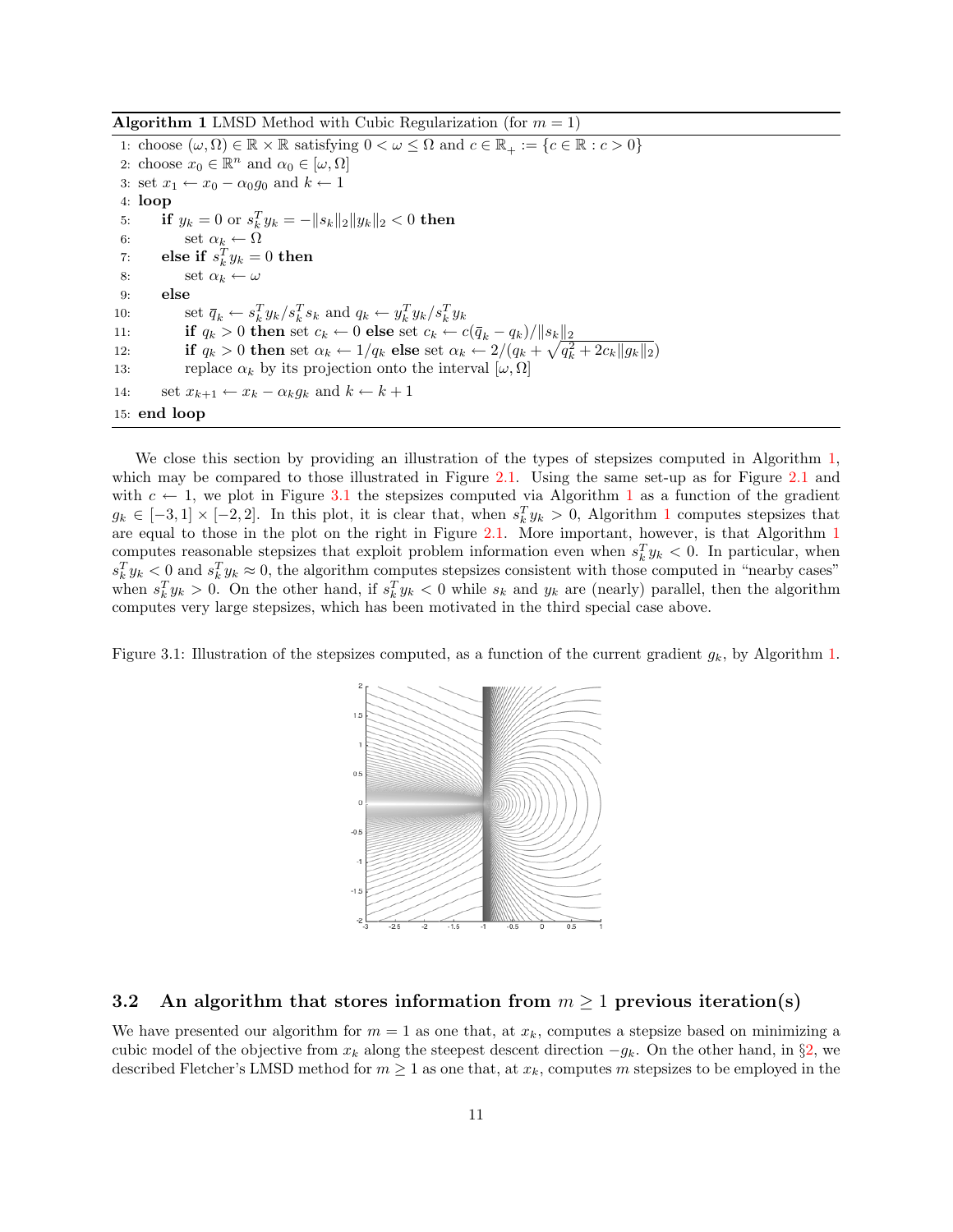next m iterations by computing (reciprocals of) the eigenvalues of an  $m \times m$  matrix. On the surface, these approaches are quite different. Therefore, in order to extend our approach to cases when  $m \geq 1$  and have it reduce to (a variant of) Fletcher's LMSD method, we must explain how Fletcher's stepsize computation procedure can be understood in terms of minimizing a local model of f at  $x_k$ . This can be done with the use of a quadratic model, but for our purposes of generalizing the approach, we employ a cubic model (and refer to his approach as one in which the cubic term is zero).

For a given  $j \in \{0, \ldots, m-1\}$ , consider the cubic model  $m_{k+j} : \mathbb{R}^n \to \mathbb{R}$  of f at  $x_{k+j}$  defined by

<span id="page-11-1"></span>
$$
m_{k+j}(s) = f_{k+j} + g_{k+j}^T s + \frac{1}{2} q_{k+j} ||s||_2^2 + \frac{1}{6} c_{k+j} ||s||_2^3 \approx f(x_{k+j} + s),
$$
\n(3.12)

where  $q_{k+j}$  and  $c_{k+j}$  are scalars to be determined. Furthermore, consider the problem

<span id="page-11-0"></span>
$$
\min_{\alpha \ge 0} \phi_{k+j}(\alpha), \quad \text{where} \quad \phi_{k+j}(\alpha) := m_{k+j}(-\alpha g_{k+j}) \quad \text{for all} \quad \alpha \in \mathbb{R}.\tag{3.13}
$$

It is easily seen that when  $q_{k+j} > 0$  and  $c_{k+j} = 0$ , the solution of problem  $(3.13)$  is given by  $\alpha_{k+j} = q_{k+j}^{-1}$ , while if  $q_{k+i} \leq 0$  and  $c_{k+i} > 0$ , then the solution is given by a formula similar to [\(3.3\)](#page-7-3).

Supposing that iteration k represents the beginning of a "sweep," Fletcher's approach can be understood in terms of minimizing the local model of f at  $x_{k+j}$  given by [\(3.12\)](#page-11-1) simultaneously for all  $j \in \{0, \ldots, m-1\}$ , despite the fact that, for  $j > 0$ , the point  $x_{k+j}$  and gradient  $g_{k+j}$  are unknown at the beginning of iteration k. In particular, his approach involves the construction of an  $m \times m$  matrix, call it  $M_k$ , based on information obtained from the m iterations prior to, and including, iteration k. He computes the eigenvalues of  $M_k$ , say composing  $\{q_k, \ldots, q_{k+m-1}\}\)$ , the reciprocals of which, say composing  $\{\alpha_k, \ldots, \alpha_{k+m-1}\}\)$ , are to be used as the stepsizes in the next  $m$  iterations. In fact, Fletcher orders these stepsizes from smallest to largest before employing them in the algorithm.

Our approach proceeds in a similar manner, but with some notable differences. Specifically, at the beginning of a "sweep" occurring from iteration k, we compute scalars that may be used for  $q_{k+j}$  for all  $j \in \{0, \ldots, m-1\}$ . However, we do not simply use the reciprocals of these values as the stepsizes in the subsequent  $m$  iterations, especially since some or all of these values may be negative. Instead, we iterate in the usual manner through iterations  $k + j$  for all  $j \in \{0, \ldots, m - 1\}$ , where for each such j we compute  $c_{k+j} \geq 0$  such that  $m_{k+j}$  is bounded below over  $-g_{k+j}$  and [\(3.13\)](#page-11-0) yields a unique minimizer.

For computing the quadratic term coefficients, we follow the approach of Fletcher and assume that, at the beginning of iteration k, we have available an invertible symmetric tridiagonal matrix  $\tilde{T}_k \in \mathbb{R}^{m \times m}$  and an invertible symmetric pentadiagonal matrix  $\tilde{P}_k \in \mathbb{R}^{m \times m}$ . (It is possible that our formulas for these matrices, provided later, yield matrices that are not invertible, but we handle these as special cases later on.) We then define the following sets, each ordered from largest to smallest:

$$
\{\bar{q}_k, \dots, \bar{q}_{k+m-1}\} \text{ as the eigenvalues of } \tilde{T}_k
$$
  
and  $\{\hat{q}_k, \dots, \hat{q}_{k+m-1}\}$  as the eigenvalues of  $(\tilde{P}_k^{-1}\tilde{T}_k)^{-1}$ . (3.14)

At iteration  $k + j$  for  $j \in \{0, \ldots, m-1\}$ , we follow the strategy of the  $m = 1$  case and set  $q_{k+j} \leftarrow \hat{q}_{k+j}$ . If  $\hat{q}_{k+j} > 0$ , then we set  $c_{k+j} \leftarrow 0$ , but otherwise we again follow the strategy of the  $m = 1$  case and set

<span id="page-11-3"></span><span id="page-11-2"></span>
$$
c_{k+j} \leftarrow \frac{c}{\|s_{k+j}\|_2} (\bar{q}_{k+j} - q_{k+j}).
$$
\n(3.15)

Observe that when  $m = 1$ , the approach described in the previous paragraph reduces to that in §[3.1,](#page-7-4) and in that case we have  $\bar{q}_{k+j} - q_{k+j} > 0$  for  $j = 0$  whenever  $s_{k+j}^T y_{k+j} < 0$  and  $y_{k+j}$  is not parallel to  $s_{k+j}$ . However, for  $m > 1$ , we must ensure that  $(3.15)$  yields  $c_{k+j} \geq 0$ . In fact, this is guaranteed by our approach for constructing  $\tilde{T}_k$  and  $\tilde{P}_k$ , but, before describing this construction, we remark the following.

• If  $m = 1$ ,  $\tilde{T}_k = \bar{q}_k$ , and  $\tilde{P}_k = ||y_k||_2^2/||s_k||_2^2$ , then  $(\tilde{P}_k^{-1}\tilde{T}_k)^{-1} = \hat{q}_k$  and  $(3.15)$  reduces to  $(3.11)$ .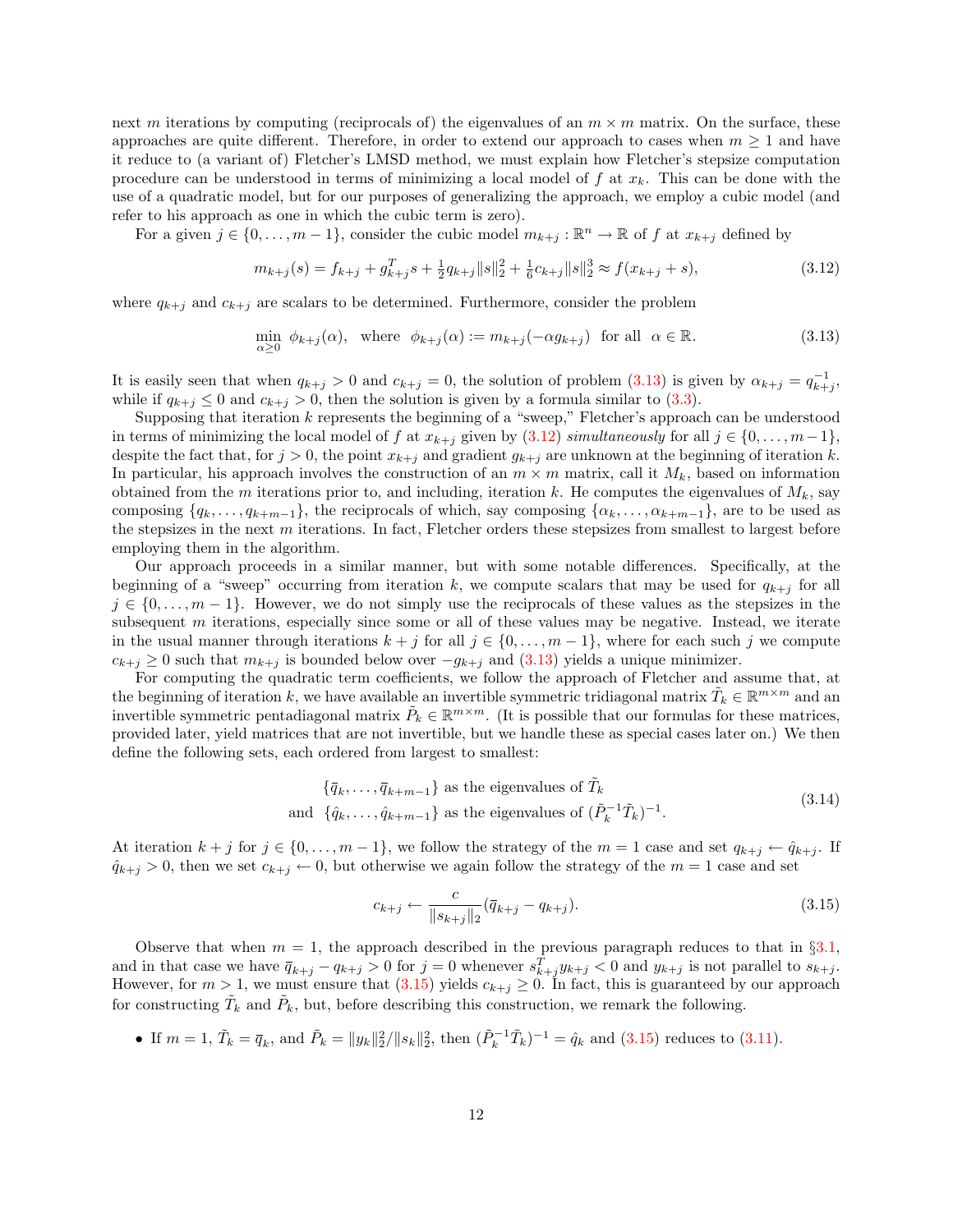• If  $m \ge 1$  and  $f(x) = \frac{1}{2}x^{T}Ax$  for some  $A \succ 0$ , then with  $\tilde{T}_k \leftarrow T_k$  from  $(2.6)$  and  $\tilde{P}_k \leftarrow P_k$  from  $(2.8)$ , we have that  $\tilde{T}_k$  is symmetric tridiagonal and  $\tilde{P}_k$  is symmetric pentadiagonal. Furthermore, in this case, we have  $T_k \succ 0$  and  $(P_k^{-1}T_k)^{-1} \succ 0$ , meaning that our approach for computing stepsizes reduces to Fletcher's method when harmonic Ritz values are employed. On the other hand, when  $\tilde{T}_k$  and  $\tilde{P}_k$ are set in the same manner but  $A \nsucc 0$ , the eigenvalues of  $\tilde{T}_k$  and  $(\tilde{P}_k^{-1}\tilde{T}_k)^{-1}$  will be interlaced. In such a case, [\(3.15\)](#page-11-2) involves  $\bar{q}_{k+j} - q_{k+j} \ge 0$  for any  $j \in \{0, ..., m-1\}$  with  $\bar{q}_{k+j} < 0$ .

A critical feature of our algorithm is how we choose  $\tilde{T}_k$  and  $\tilde{P}_k$  when f is not quadratic. In Fletcher's work, he remarks that, in the nonquadratic case, the matrix  $T_k$  in  $(2.6)$  will be upper Hessenberg, but not necessarily tridiagonal. He handles this by constructing  $\tilde{T}_k$ , which is set to  $T_k$  except that its strict upper triangle is replaced by the transpose of its strict lower triangle, thus creating a tridiagonal matrix. We employ the same strategy in our algorithm. Then, observing from [\(2.8\)](#page-6-2) that

<span id="page-12-0"></span>
$$
P_k = T_k^T T_k + \zeta_k \zeta_k^T, \quad \text{where} \quad \zeta_k^T := \begin{bmatrix} 0 & \rho_k \end{bmatrix} J_k R_k^{-1},\tag{3.16}
$$

we set  $\tilde{P}_k$  as  $\tilde{T}_k^T \tilde{T}_k + \zeta_k \zeta_k^T$ , i.e., we use the same expression as in [\(3.16\)](#page-12-0), but with  $T_k$  replaced by  $\tilde{T}_k$ .

The strategy described in the previous paragraph is well-defined if  $T_k$  in  $(2.6)$  is well-defined, and  $(3.15)$ ensures  $c_{k+j} \geq 0$  for all  $k \in \mathbb{N}_+$  and  $j \in \{0, \ldots, m-1\}$  if the eigenvalues of  $\tilde{T}_k$  and  $(\tilde{P}_k^{-1} \tilde{T}_k)^{-1}$  are interlaced. For these cases, we provide the following theorems with proofs in Appendix [A.](#page-17-1)

<span id="page-12-2"></span>**Theorem 3.1.** The matrix  $T_k$  in [\(2.6\)](#page-6-1) is well-defined if and only if the columns of  $G_k$  are linearly independent. Furthermore, with  $\alpha_k > 0$  for all  $k \in \mathbb{N}$ , the matrix  $T_k$  is invertible if and only if the columns of  $G_k$ are linearly independent and the elements of the vector  $R_k^{-1}Q_k^T g_k$  do not sum to one.

<span id="page-12-1"></span>**Theorem 3.2.** Suppose that  $T_k$  in [\(2.6\)](#page-6-1) is well-defined. Then, let  $\tilde{T}_k$  be set equal to  $T_k$ , except that its strict upper triangle is replaced by the transpose of its strict lower triangle, and let  $\tilde{P}_k \leftarrow \tilde{T}_k^T \tilde{T}_k + \zeta_k \zeta_k^T$  where  $\zeta_k$  is defined in [\(3.16\)](#page-12-0). Then,  $\tilde{T}_k$  is symmetric tridiagonal and  $\tilde{P}_k$  is symmetric pentadiagonal.

<span id="page-12-3"></span>**Theorem 3.3.** Suppose that  $T_k$  in [\(2.6\)](#page-6-1) is well-defined and that the matrices  $\tilde{T}_k$  and  $\tilde{P}_k$ , constructed as described in Theorem [3.2,](#page-12-1) are invertible. Then, the eigenvalues in  $(3.14)$  satisfy

 $|\bar{q}_{k+j}| \leq |\hat{q}_{k+j}|$  for all  $j \in \{0, \ldots, m-1\}.$ 

In particular, if for some  $j \in \{0, \ldots, m-1\}$  one has  $\hat{q}_{k+j} < 0$ , then  $(3.15)$  yields  $c_{k+j} \geq 0$ .

Overall, like Fletcher's method, our strategy reduces to using Ritz and harmonic Ritz values in the quadratic case, and otherwise manipulates the matrices in  $(2.6)$  and  $(2.8)$  to obtain matrices with similar structure as would be obtained automatically in the quadratic case.

We are almost prepared to discuss our main algorithm, but first we must discuss the special cases that must be considered for our algorithm to be well-defined.

• Suppose that the columns of  $G_k$  are linearly dependent, or the columns of  $G_k$  are linearly independent while the elements of  $R_k^{-1} Q_k^T g_k$  sum to one. In such cases,  $T_k$  is not well-defined, so our desired procedure for constructing  $\tilde{T_k}$  and  $\tilde{P_k}$  also is not well-defined. To handle this, we iteratively consider fewer previous gradients (where, at each stage, the eldest member is ignored in favor of newer gradients) until the set of considered previous gradients consists of linearly independent vectors for which  $R_k^{-1} Q_k^T g_k$  has elements that do not sum to one. (Note that the situation in which  $G_k$  has linearly dependent columns did not need to be considered when  $m = 1$  since, in that case,  $G_k = [g_{k-1}]$  having a linearly dependent column corresponds to  $g_{k-1} = 0$  $g_{k-1} = 0$  $g_{k-1} = 0$ , in which case Algorithm 1 would have terminated in iteration  $k-1$ . Also note that in the  $m = 1$  case, having  $1 = R_k^{-1} Q_k^T g_k$  corresponds to the special case of having  $y_k = 0$ .) In the extreme case when the set of previously computed gradients is reduced to only the most recently computed previous gradient, we compute a stepsize as in Algorithm [1.](#page-10-1)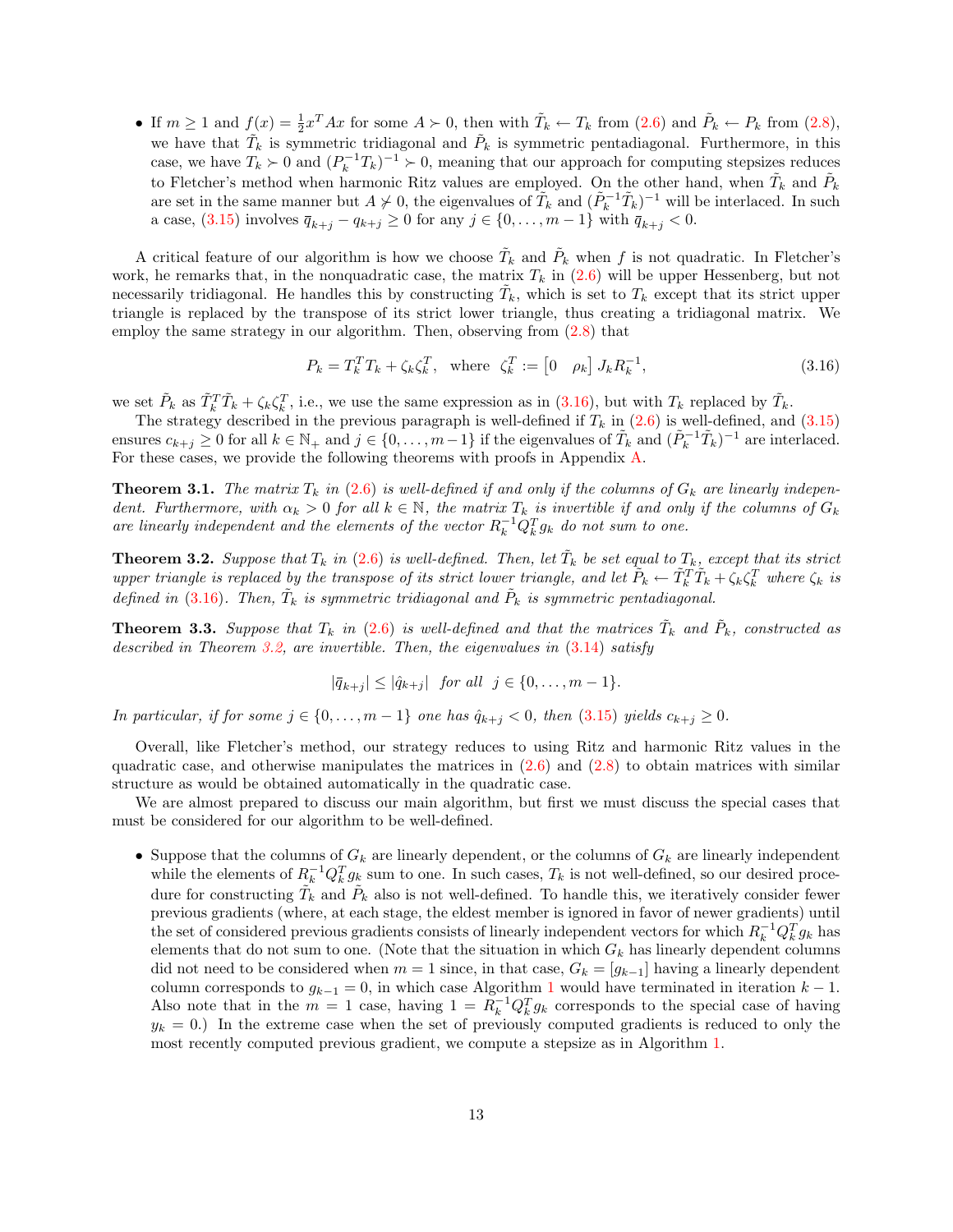• Suppose that  $T_k$  is well defined, but for some  $q_{k+j} \leq 0$  we obtain  $c_{k+j} = 0$ . This is similar to the last of the special cases considered when  $m = 1$ , and so, as in that case, we aggressively minimize f by computing a stepsize as  $\Omega > 0$ .

Our main approach is presented as Algorithm [2.](#page-14-1) As for Algorithm [1,](#page-10-1) we suppress mention of the computation of function values, gradient values, and displacement vectors, and suppress mention of termination checks throughout the algorithm. Correspondingly, we assume for all practical purposes that  $g_k \neq 0$  for all  $k \in \mathbb{N}$ . Also for simplicity in its description, we state Algorithm [2](#page-14-1) in such a way that it iterates in order through the sets of eigenvalues in  $(3.14)$ . Note, however, that during a given iteration k, one may also consider computing all stepsizes that would be obtained by any of the available pair of eigenvalues, and then choosing the pair that leads to the smallest corresponding stepsize. This would be consistent with Fletcher's approach in that, at each point in a "sweep," the eigenvalue yielding the smallest stepsize is chosen. For this reason, this is the strategy that we have adopted in our numerical experiments. (Note that by ordering the eigenvalues from largest to smallest, employing them in order corresponds to choosing stepsizes in increasing order of magnitude if all of the eigenvalues are positive.)

In our implementation described in the following section, we incorporated a nonmonotone line search into Algorithm [2,](#page-14-1) which, for ease of exposition, has also been suppressed in the presentation of the algorithm. In particular, we incorporated the Armijo (i.e., backtracking) line search of [\[27\]](#page-25-3) with moving average parameter  $\eta_k = \eta \in (0, 1)$  for all  $k \in \mathbb{N}$ , which is employed in every step of the algorithm. With this line search, we claim the following global convergence result for our algorithm; the proof is a special case of [\[27,](#page-25-3) Theorem 2.2].

**Theorem 3.4.** Suppose f is bounded below and  $\nabla f$  is Lipschitz continuous on

$$
\{x \in \mathbb{R}^n : f(x) \le f(x_0)\} + \{d \in \mathbb{R}^n : ||d||_2 \ge \sup_{k \in \mathbb{N}} ||\alpha_k g_k||_2\}.
$$
\n(3.17)

Then, the iterate sequence  $\{x_k\}$  generated by Algorithm [2](#page-14-1) yields

$$
\lim_{k \to \infty} g_k = 0.
$$

That is, every convergent subsequence of  $\{x_k\}$  approaches a point  $x_*$  with  $\nabla f(x_*) = 0$ .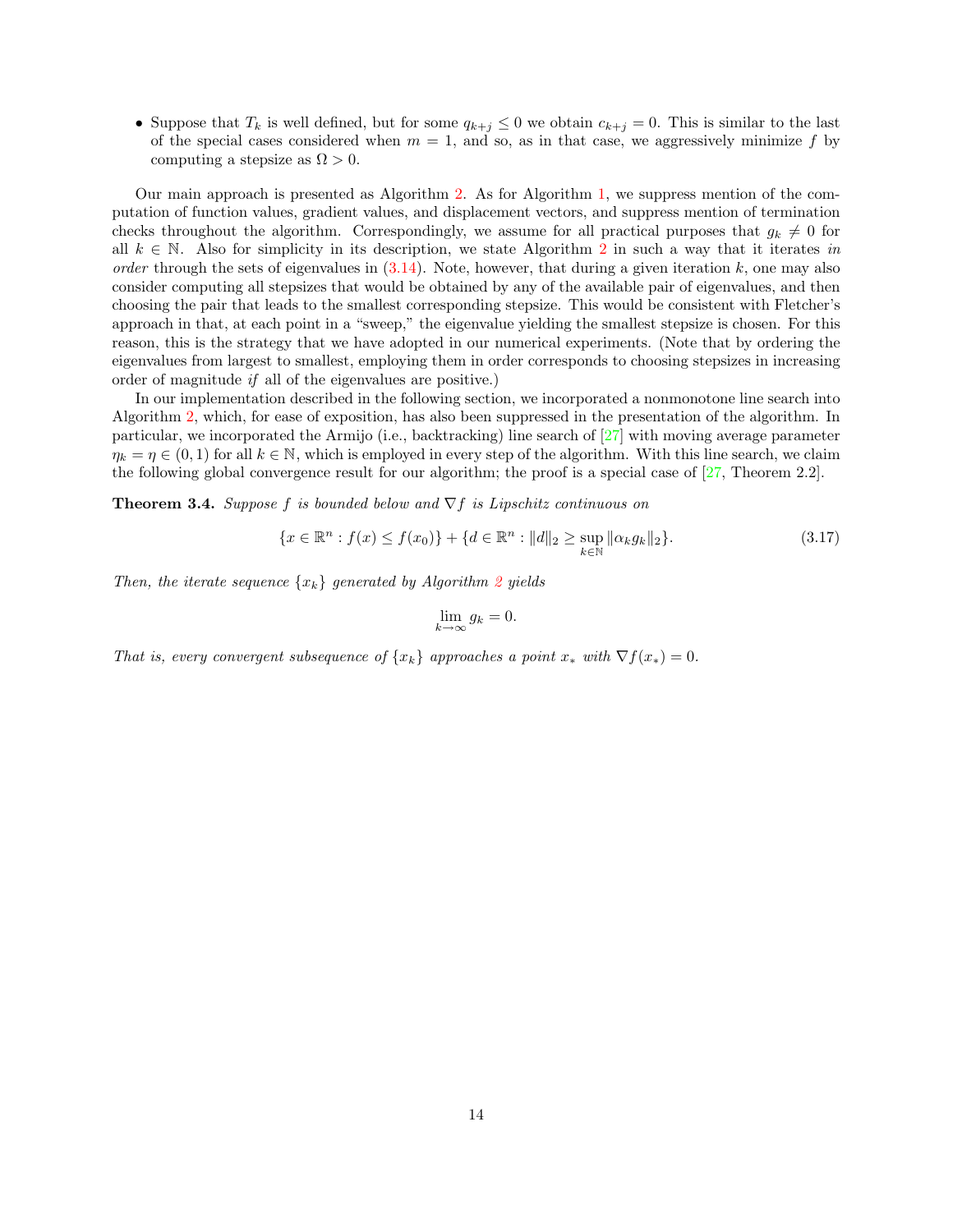**Algorithm 2** LMSD Method with Cubic Regularization (for  $m \geq 1$ )

<span id="page-14-1"></span>1: choose  $(\omega, \Omega) \in \mathbb{R} \times \mathbb{R}$  satisfying  $0 < \omega \leq \Omega$ ,  $c \in \mathbb{R}_+$ , and  $m \in \mathbb{N}_+$ 2: choose  $x_0 \in \mathbb{R}^n$  and  $\alpha_j \in [\omega, \Omega]$  for all  $j \in \{0, \ldots, m-1\}$ 3: for  $j = 0, ..., m - 1$  do 4: set  $x_{j+1} \leftarrow x_j - \alpha_j g_j$ 5: end for 6: set  $k \leftarrow m$ 7: loop 8: loop 9: set  $G_k$  as in  $(2.5)$  and  $J_k$  as in  $(2.7)$ . 10: compute the (thin) QR-factorization  $G_k = Q_k R_k$ . 11: if  $G_k$  is composed of only one column then break 12: **if**  $R_k$  is invertible and the elements of  $R_k^{-1}Q_k^T g_k$  do not sum to one **then break** 13: remove the first column each of  $G_k$  and  $J_k$ 14: end loop 15: set  $\tilde{m}$  as the number of columns of  $G_k$ 16: if  $\tilde{m} = 1$  then [1](#page-10-1)7: set  $\alpha_k$  as in Algorithm 1 and  $x_{k+1} \leftarrow x_k - \alpha_k g_k$ 18: else 19: set  $T_k$  as in [\(2.6\)](#page-6-1) and set  $\tilde{T}_k$  and  $\tilde{P}_k$  as described in Theorem [3.2](#page-12-1) 20: set  $\{\bar{q}_k, \ldots, \bar{q}_{k+\tilde{m}-1}\}\$ and  $\{\hat{q}_k, \ldots, \hat{q}_{k+\tilde{m}-1}\}\$ as in  $(3.14)$ 21: for  $j = 0, \ldots, \tilde{m} - 1$  do 22: Set  $q_{k+j} \leftarrow \hat{q}_{k+j}$ . 23: **if**  $q_{k+j} > 0$  then set  $c_{k+j} \leftarrow 0$  else set  $c_{k+j} \leftarrow c(\bar{q}_{k+j} - q_{k+j})/||s_{k+j}||_2$ 24: **if**  $q_{k+j} > 0$  then set  $\alpha_{k+j} \leftarrow 1/q_{k+j}$ 25: **else if**  $c_{k+j} > 0$  then set  $\alpha_{k+j} \leftarrow 2/(q_{k+j} + \sqrt{q_{k+j}^2 + 2c_{k+j}||g_{k+j}||_2})$ 26: else if  $\bar{q}_{k+i} = 0$  then set  $\alpha_{k+i} \leftarrow \omega$ 27: **else** set  $\alpha_{k+j} \leftarrow \Omega$ 28: set  $x_{k+j+1} \leftarrow x_{k+j} - \alpha_{k+j} g_{k+j}$ 29: end for 30: end if 31: set  $k \leftarrow k + \tilde{m}$ 32: end loop

## <span id="page-14-0"></span>4 Implementation

Algorithm [2](#page-14-1) (which includes Algorithm [1](#page-10-1) as a special case) was implemented in Matlab along with two other algorithms for comparison purposes. In this section, we describe the implementations of these algorithms along with input parameter settings that were used in our experiments (see §[5\)](#page-15-0).

We used built-in Matlab functions to compute matrix factorizations and eigenvalues in all of the implemented algorithms. In order to avoid the influence of numerical error and the computation of excessively small or large stepsizes, we removed previously computed gradients (in a similar manner as in the inner loop of Algorithm [2\)](#page-14-1) if more than one was currently being held and any of the corresponding computed eigenvalues were smaller than  $10^{-12}$  or larger than  $10^{12}$  in absolute value. Similarly, prior to computing corresponding stepsizes, we projected any computed quadratic term coefficient so that it would have an absolute value at least  $10^{-12}$  and at most  $10^{12}$ , and we projected any computed cubic term coefficient onto the widest possible subset of the positive reals so that the resulting stepsize would be at least  $10^{-12}$  and at most  $10^{12}$ . (For the quadratic term coefficients, this projection was performed to maintain the sign of the originally computed coefficient.) Overall, this implied  $\omega = 10^{-12}$  and  $\Omega = 10^{12}$  for all algorithms. As described in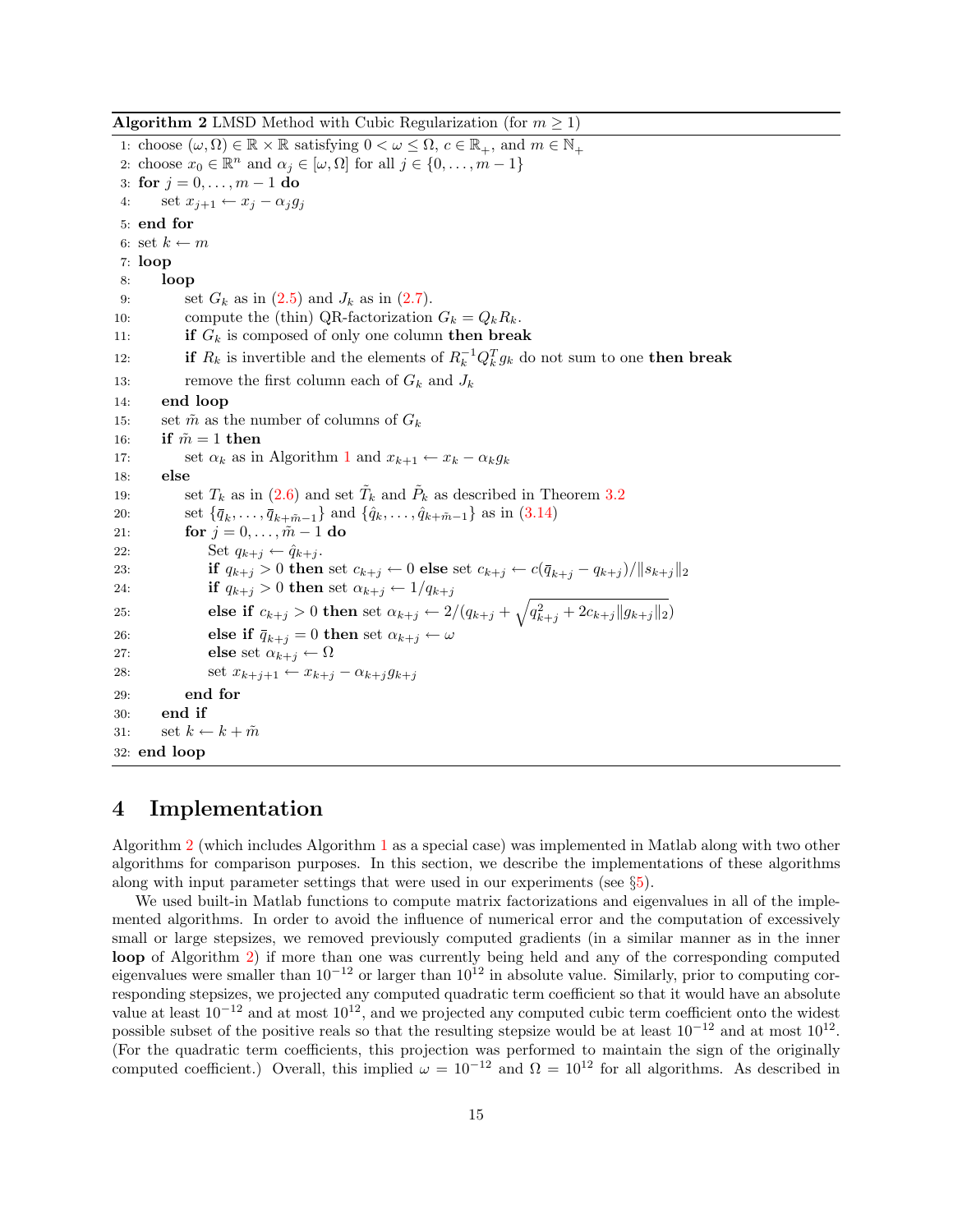§[3,](#page-6-0) the eigenvalues, once computed, were ordered from largest to smallest, though the implementation of Algorithm [2](#page-14-1) potentially used these eigenvalues out-of-order in order to ensure that, in any given iteration, the eigenvalue pair leading to the smallest stepsize was used (after which this pair was removed from the set for subsequent iterations).

The three implemented algorithms only differed in the manner in which stepsizes were computed. Our implementation of Algorithm [2—](#page-14-1)hereafter referred to as cubic—employed the strategy described in §[3](#page-6-0) with  $c \leftarrow 1$ . The other two algorithms, on the other hand, were two variants of an algorithm derived from the ideas in  $[10]$ . In particular, the algorithm we refer to as QUAD-RITZ computes stepsizes as reciprocals of the Ritz values  $\{\bar{q}_k,\ldots,\bar{q}_{k+m-1}\}$ , whereas the algorithm we refer to as QUAD-HRITZ computes stepsizes as reciprocals of the harmonic Ritz values  $\{\hat{q}_k, \ldots, \hat{q}_{k+m-1}\}$  (recall [\(3.14\)](#page-11-3)). In both QUAD-RITZ and QUADhritz, the standard approach of handling nonpositive curvature was employed; i.e., if a computed eigenvalue was negative, then the stepsize was simply set to  $\Omega$ .

For simplicity and consistency, all algorithms employed the same nonmonotone line search in every step, using the stepsize computed in the main procedure as the initial stepsize for the line search. As mentioned in §[3,](#page-6-0) for this purpose, we implemented the Armijo (i.e., backtracking) line search of  $[27]$ . This strategy requires a sufficient decrease parameter, for which we used  $10^{-12}$ , a backtracking parameter, for which we used 0.5, and a moving average parameter (see  $\eta_k$  as defined in [\[27\]](#page-25-3)), for which we used 0.5 for all  $k \in \mathbb{N}$ . For the history length parameter m, we experimented with values in the set  $\{1, 3, 5\}$ . (As discussed further in §[5,](#page-15-0) results for larger values of  $m$  did not lead to improved performance beyond the values considered here. This is consistent with Fletcher's experience with his LMSD method, and in some previous studies of L-BFGS.) All algorithms terminated whenever either the  $\ell_{\infty}$ -norm of a computed gradient was less than or equal to  $10^{-8}$  max $\{1, \|g_0\|_{\infty}\}$ —indicating a successful run—or the maximum iteration count of  $10^{10}$  was reached—indicating a failure.

## <span id="page-15-0"></span>5 Numerical Experiments

We tested the algorithms CUBIC, QUAD-RITZ, and QUAD-HRITZ by employing them to solve unconstrained problems from the CUTEst collection; see [\[14\]](#page-24-16) (and [\[13\]](#page-24-17) for information about a previous version of the test set). We resized all unconstrained problems to the largest of their preset sizes, and from that set kept those (a) that had at least 50 variables, so as to have  $m \ll n$ ; (b) for which at least one run of an algorithm required at least 5 seconds, so as to focus on the more difficult problems in the set; (c) for which at least one run of an algorithm involved the computation of a nonpositive quadratic term coefficient, so as to focus on the issue of handling nonpositive curvature; and (d) for which at least one run of an algorithm led to a successful termination. The resulting set of 30 problems and their sizes can be found in the tables of results provided in Appendix [B.](#page-20-0)

Over all runs of all algorithms on all of our test problems, we compiled the number of function and gradient evaluations required prior to termination. (Note that the number of iterations can be considered equal to the number of gradient evaluations.) To compare the results of the experiments, we consider the technique proposed in [\[18\]](#page-24-18), which proceeds as follows. Letting  $\text{func}_A^j$  and  $\text{func}_B^j$  be the number of function evaluations required by algorithms  $A$  and  $B$ , respectively, on the jth problem in the set, we compute the logarithmic outperforming factor  $r_{AB}^j := -\log_2(\text{func}_A^j/\text{func}_B^j)$ . For example,  $r_{AB}^j = 2$  indicates that algorithm A required  $2^{-2}$  of the function evaluations required by algorithm B. Such a factor is similarly defined for comparing the numbers of gradient evaluations required by two algorithms. By computing all such factors for each problem in the test set, one can compare the performance of two algorithms side-byside in a bar plot, where positive bars indicate better performance with respect to a particular measure for algorithm  $A$  and negative bars indicate better performance for algorithm  $B$ . In all cases, we restrict attention to  $r_{AB}^j \in [-1,1]$  since the particular magnitude of a factor beyond this interval is not of great interest; it is sufficient to know that an algorithm performed fewer than half (or more than double) the number of function or gradient evaluations as did another algorithm.

As a first comparison, we consider the performance of the algorithms for  $m = 1$ , for which we have the bar plots in Figures [5.1](#page-16-0) and [5.2,](#page-16-1) corresponding to function and gradient evaluations, respectively. In each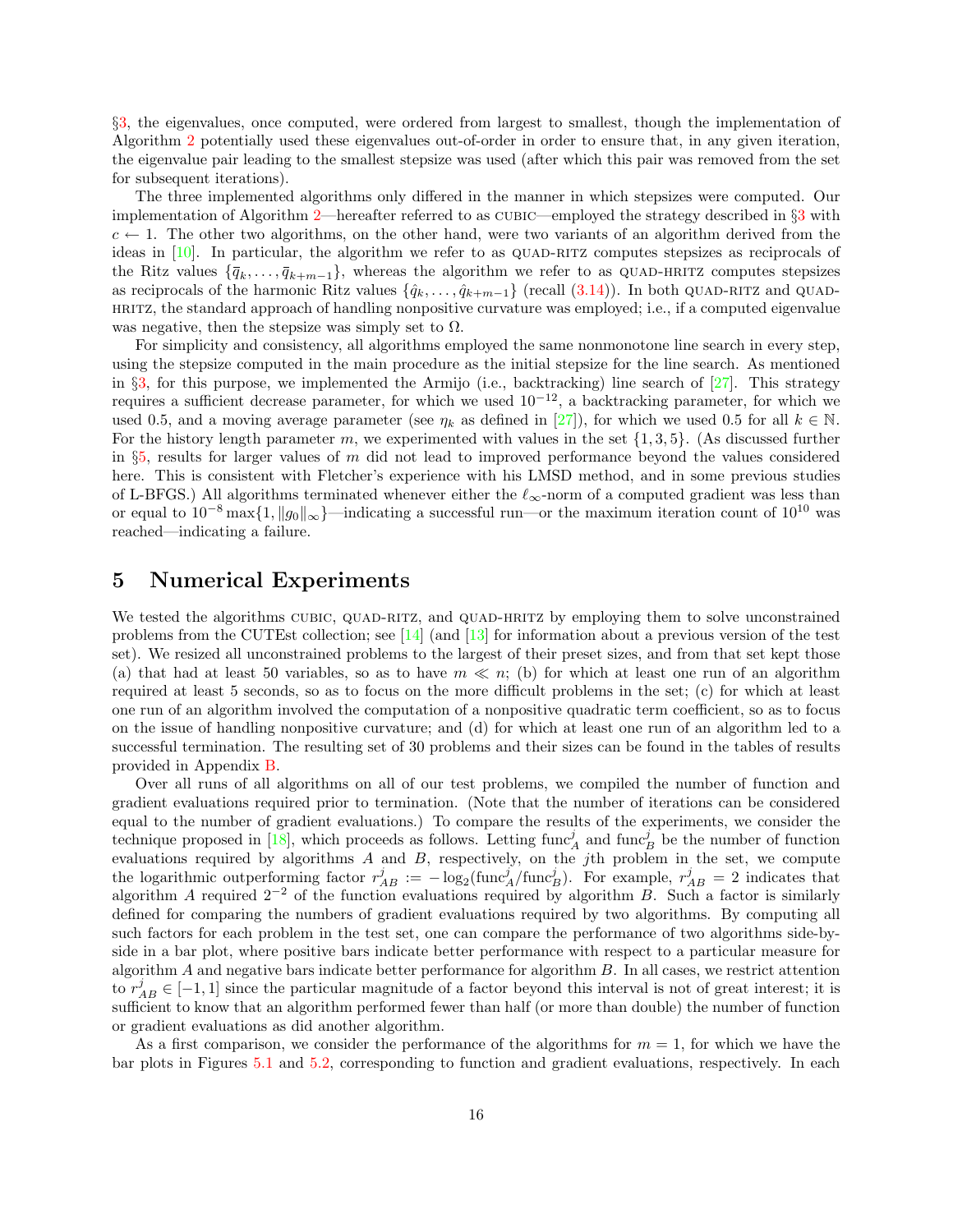figure, the performance of each pair of algorithms is revealed in a side-by-side comparison with the name of algorithm "A" indicated above the plot and the name of algorithm "B" indicated below the plot. The profiles clearly indicate that the use of harmonic Ritz values led to better performance than the use of Ritz values in that CUBIC and QUAD-HRITZ consistently outperformed QUAD-RITZ with respect to both measures on most (if not all) problems in our test set.



<span id="page-16-0"></span>Figure 5.1: Outperforming factors for function evaluations with  $m = 1$ .



<span id="page-16-1"></span>Figure 5.2: Outperforming factors for gradient evaluations with  $m = 1$ .

One observes in Figures [5.1](#page-16-0) and [5.2](#page-16-1) that CUBIC and QUAD-HRITZ performed similarly on many problems, with better performance provided by QUAD-HRITZ on some problems in the set. This situation changed, however, when we considered  $m = 3$  and  $m = 5$ , for which we have the bar plots in Figures [5.3–](#page-17-2)[5.6.](#page-18-0) Particularly in terms of function evaluations and often in terms of gradient evaluations, CUBIC outperformed both QUAD-RITZ and QUAD-HRITZ on a majority of problems in our set.

As a final comparison, we consider the performance of CUBIC for  $m \in \{1,3,5\}$ . The results are provided in the bar plots in Figures [5.7](#page-19-0) and [5.8.](#page-19-1) Despite mixed results in terms of function evaluations, the factors computed based on gradient evaluations indicate better performance when  $m = 5$ . Combining this conclusion with those drawn from the results above, we claim that we obtained the best results in our experiments with CUBIC and  $m = 5$ . (We also experimented with larger values of m, but they did not lead to improved performance over those obtained with  $m = 5$ . We suspect that this was due to the presence of nonpositive curvature—i.e., nonpositive eigenvalues—much more often than would have been observed with a smaller value of m. This led us to conclude that while one may benefit by confronting a modest amount of nonpositive curvature with our proposed technique, an excessive amount of nonpositive curvature is not easily overcome.)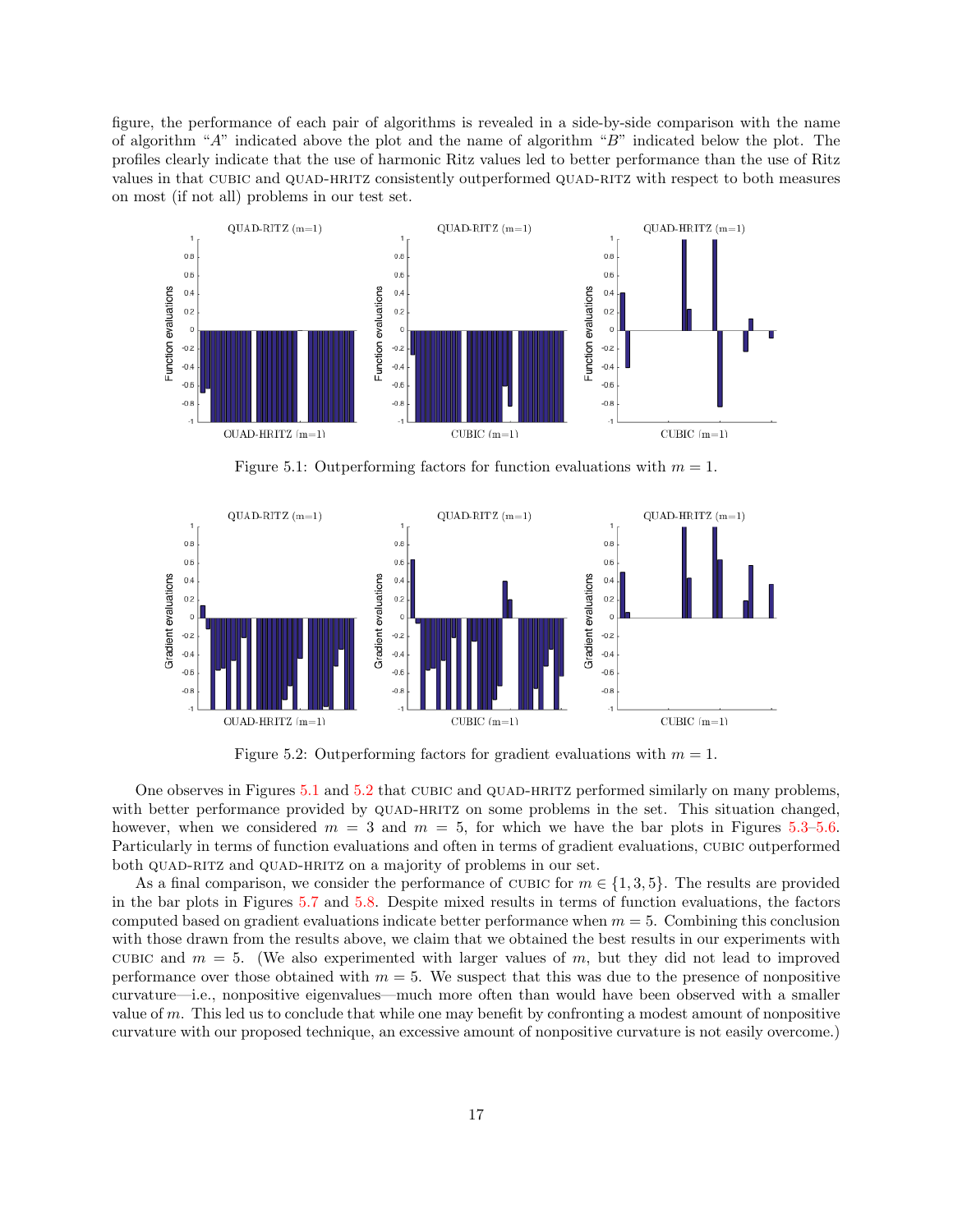

<span id="page-17-2"></span>Figure 5.3: Outperforming factors for function evaluations with  $m = 3$ .



Figure 5.4: Outperforming factors for gradient evaluations with  $m = 3$ .

## <span id="page-17-0"></span>6 Conclusion

We have designed, analyzed, and experimented with a limited memory steepest descent (LMSD) method for solving unconstrained nonconvex optimization problems. The unique feature of our algorithm is a novel approach for handling nonpositive curvature; in particular, we propose that when nonpositive curvature is encountered, stepsizes can be computed by constructing local cubic models of the objective function, for which reasonable values of the quadratic and cubic term coefficients can be derived using previously computed gradient information. Our numerical experiments suggest that our approach yields superior performance in practice compared to algorithms that do not attempt to incorporate problem information when computing stepsizes when nonpositive curvature is encountered.

## Acknowledgements

The authors would like to thank the Associate Editor and the two anonymous referees whose comments and suggestions improved the paper, especially in terms of the aims and scope of our numerical results.

## <span id="page-17-1"></span>A Proofs of Theorems

In this appendix, we provide proofs for Theorems [3.1,](#page-12-2) [3.2,](#page-12-1) and [3.3](#page-12-3) as stated in §[3.2.](#page-10-0)

**Proof of Theorem [3.1](#page-12-2).** The matrix  $R_k$  in the (thin) QR-factorization of  $G_k$  is invertible if and only if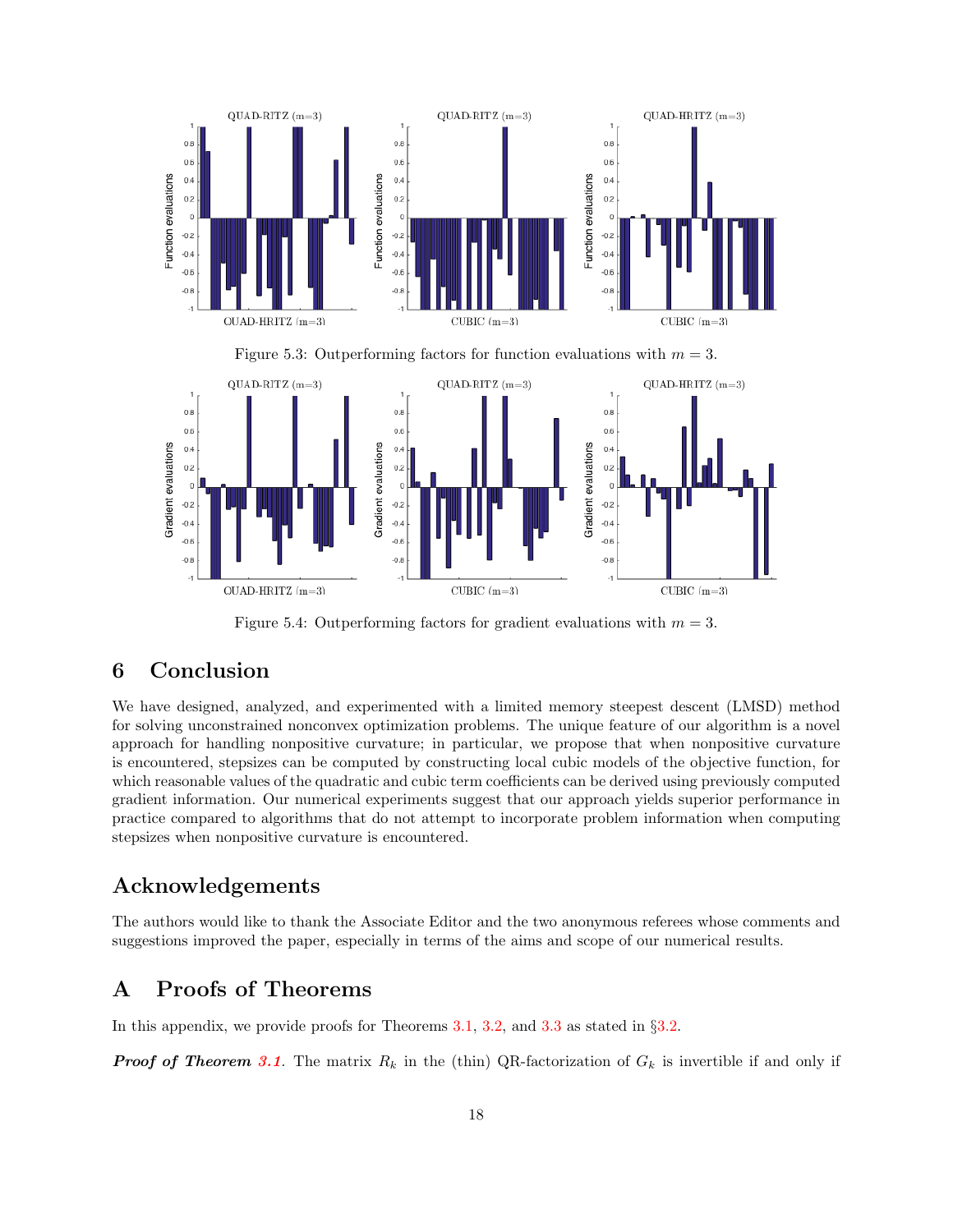

Figure 5.5: Outperforming factors for function evaluations with  $m = 5$ .



Figure 5.6: Outperforming factors for gradient evaluations with  $m = 5$ .

the columns of  $G_k$  are linearly independent (see [\[12\]](#page-24-15)), which is the first part of the theorem. Now, for the remainder of the proof, we may proceed under the assumption that the columns of  $G_k$  are linearly independent (which implies that  $R_k$  is inverible). Since  $R_k$  is invertible, we have

<span id="page-18-1"></span><span id="page-18-0"></span>
$$
T_k = [R_k \ r_k] J_k R_k^{-1}
$$
  
=  $[Q_k^T Q_k R_k \ Q_k^T Q_k r_k] J_k R_k^{-1}$   
=  $Q_k^T [G_k \ g_k] J_k R_k^{-1}$   
=  $R_k^{-T} G_k^T [G_k \ g_k] J_k R_k^{-1},$ 

which implies that  $T_k$  is invertible if and only if  $G_k^T[G_k g_k] J_k$  is invertible. We find that

$$
G_k^T \left[ G_k \quad g_k \right] J_k = G_k^T \left[ \alpha_{k-m}^{-1} (g_{k-m+1} - g_{k-m}) \quad \dots \quad \alpha_{k-1}^{-1} (g_k - g_{k-1}) \right],
$$

which, along with the fact that  $\alpha_k > 0$  for all  $k \in \mathbb{N}$ , implies that  $G_k^T[G_k g_k] J_k$  is invertible if and only if

$$
G_k^T \left[ g_k - g_{k-m} \quad \cdots \quad g_k - g_{k-1} \right] = G_k^T \left( \left[ g_k \quad \cdots \quad g_k \right] - G_k \right) \tag{A.1}
$$

is invertible. Since  $G_k$  has linearly independent columns, we have by properties of determinants that

$$
\det(G_k^T([g_k \cdots g_k] - G_k)) = \det(G_k^T[g_k \cdots g_k] - G_k^T G_k)
$$
  
= 
$$
\det(G_k^T G_k) \det((G_k^T G_k)^{-1} G_k^T[g_k \cdots g_k] - I),
$$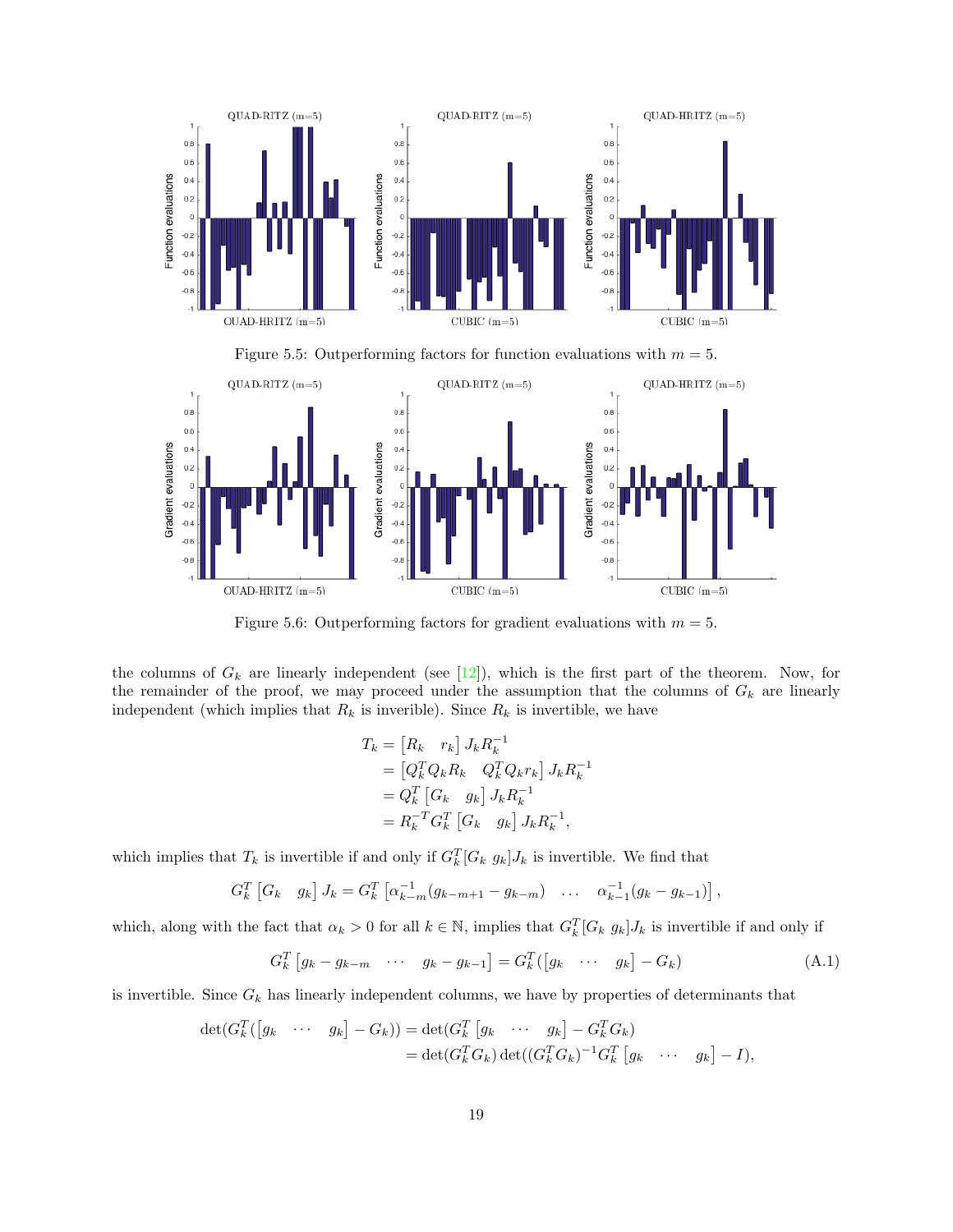

Figure 5.7: Outperforming factors for function evaluations for CUBIC for  $m \in \{1, 3, 5\}$ .



Figure 5.8: Outperforming factors for gradient evaluations for CUBIC for  $m \in \{1, 3, 5\}$ .

from which it follows that  $(A.1)$  is invertible if and only if

$$
1 \neq \text{trace}((G_k^T G_k)^{-1} G_k^T [g_k \cdots g_k]) = \text{trace}(R_k^{-1} Q_k^T [g_k \cdots g_k]),
$$

which is true if and only if the elements of  $R_k^{-1}Q_k^T g_k$  do not sum to one.

**Proof of Theorem [3.2](#page-12-1).** Letting  $R_k^{(j)}$  $\lambda_k^{(j)}$  denote the *j*th column of  $R_k$  for all  $j \in \{1, \ldots, m\}$ , we have

$$
\begin{bmatrix} R_k & r_k \end{bmatrix} J_k = \begin{bmatrix} \alpha_{k-m}^{-1} (R_k^{(1)} - R_k^{(2)}) & \cdots & \alpha_{k-2}^{-1} (R_k^{(m-1)} - R_k^{(m)}) & \alpha_{k-1}^{-1} (R_k^{(m)} - r_k) \end{bmatrix} . \tag{A.2}
$$

Since  $R_k$  is upper triangular, it follows that  $(A.2)$  is upper Hessenberg and that  $R_k^{-1}$  is upper triangular. Then, since the product of an upper Hessenberg and an upper triangular matrix is upper Hessenberg, it follows that  $T_k$  is upper Hessenberg. Thus, our construction of  $\tilde{T}_k$  ensures that it is symmetric tridiagonal.

Now consider  $\tilde{P}_k = \tilde{T}_k^T \tilde{T}_k + \zeta_k \zeta_k^T$  where  $\zeta_k^T := \begin{bmatrix} 0 & \rho_k \end{bmatrix} J_k R_k^{-1}$ . For any pair of indices  $\{i, j\} \subseteq \{1, \ldots, m\}$ such that  $|i-j| > 2$ , we have  $[\tilde{T}_k^T \tilde{T}_k]_{i,j} = 0$ , from which it follows that  $\tilde{T}_k^T \tilde{T}_k$  is symmetric pentadiagonal. Moreover, by the structure of  $J_k$  and the fact that  $R_k^{-1}$  is upper triangular, it follows that  $\zeta_k \zeta_k^T$  is zero except for its  $(m, m)$  entry, which overall implies that  $\tilde{P}_k$  is symmetric pentadiagonal.  $\Box$ 

**Proof of Theorem [3.3](#page-12-3).** For ease of exposition in this proof, we drop the tilde and iteration subscript from all quantities of interest; in particular, we let  $T = \tilde{T}_k$ ,  $P = \tilde{P}_k$ , and  $\zeta = \zeta_k$ . Since T is invertible, there exists

<span id="page-19-2"></span><span id="page-19-1"></span><span id="page-19-0"></span> $\Box$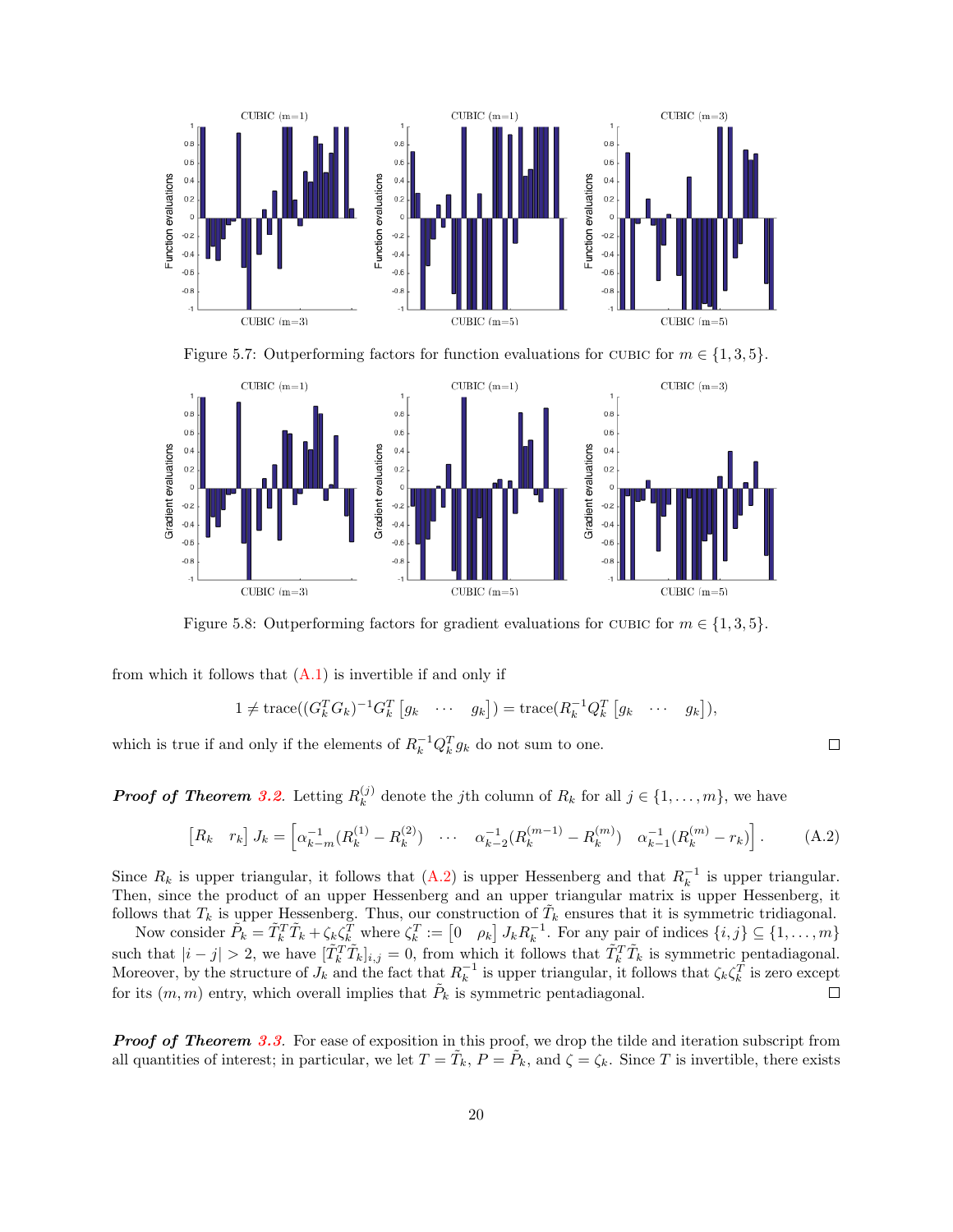an orthogonal matrix V such that  $T = V\Lambda V^T$  where  $\Lambda$  is a diagonal matrix whose diagonal elements are the (nonzero) eigenvalues of T; in particular, for some nonnegative integers p and q with  $p + q = m$ , we have  $\Lambda = \text{diag}(a, -b)$  for some positive vectors  $a \in \mathbb{R}^p$  and  $b \in \mathbb{R}^q$ . Without loss of generality, we assume that  $a_1 \geq \cdots \geq a_p > 0$  and  $b_1 \geq \cdots \geq b_q > 0$ . Letting  $w = V^T \zeta$ , we have

$$
V^T (P^{-1}T)^{-1} V = V^T (T^{-1} (T^T T + \zeta \zeta^T)) V
$$
  
=  $\Lambda + V^T T^{-1} \zeta \zeta^T V$   
=  $\Lambda + \Lambda^{-1} V^T \zeta \zeta^T V$   
=  $\Lambda + \Lambda^{-1} w w^T$ .

Thus, denoting by  $|\Lambda|$  the diagonal matrix whose diagonal elements are the absolute values of the elements of  $\Lambda$ , we have for some vectors  $c \in \mathbb{R}^p$  and  $d \in \mathbb{R}^m$  that

$$
V^{T}(P^{-1}T)^{-1}V = |\Lambda|^{-1/2}\Lambda|\Lambda|^{1/2} + |\Lambda|^{-1/2}(|\Lambda|^{1/2}\Lambda^{-1}ww^{T}|\Lambda|^{-1/2})|\Lambda|^{1/2}
$$
  

$$
= |\Lambda|^{-1/2}\left(\begin{bmatrix} \text{diag}(a) & 0\\ 0 & \text{diag}(-b) \end{bmatrix} + \begin{bmatrix} c\\ -d \end{bmatrix} \begin{bmatrix} c\\ d \end{bmatrix}^{T}\right)|\Lambda|^{1/2}
$$
  

$$
= |\Lambda|^{-1/2}\left(\begin{bmatrix} \text{diag}(a) + cc^{T} & cd^{T}\\ -dc^{T} & \text{diag}(-b) - dd^{T} \end{bmatrix}\right)|\Lambda|^{1/2}.
$$

It follows that the eigenvalues of  $(P^{-1}T)^{-1}$  are the same as those for

$$
\Omega := \begin{bmatrix} \text{diag}(a) + cc^T & cd^T \\ -dc^T & \text{diag}(-b) - dd^T \end{bmatrix}.
$$

Now, for  $i \in \{1, \ldots, p\}$ , let  $e_j$  denote the *j*th unit vector in  $\mathbb{R}^p$  and note that, for all  $j \in \{1, \ldots, i\}$ ,

$$
\begin{bmatrix} e_j \\ 0 \end{bmatrix}^T (\Omega - a_i I) \begin{bmatrix} e_j \\ 0 \end{bmatrix} = (a_j + c_j^2) - a_i \ge 0.
$$

We may conclude from this fact that, for all  $i \in \{1, \ldots, p\}$ , the matrix  $\Omega - a_i I$  has at least i positive eigenvalue(s). Similarly, for a given  $i \in \{1, \ldots, q\}$  and with  $\overline{e}_j$  denoting the jth unit vector in  $\mathbb{R}^q$ , we have for all  $j \in \{1, \ldots, i\}$  that

$$
\begin{bmatrix} 0 \\ \bar{e}_j \end{bmatrix}^T (\Omega + b_i I) \begin{bmatrix} 0 \\ \bar{e}_j \end{bmatrix} = (-b_j - d_j^2) + b_i \le 0,
$$

from which it follows that  $\Omega + b_i I$  has at least i negative eigenvalue(s). Recalling that  $(a, -b)$  are the eigenvalues of T, we conclude that the eigenvalues of  $(P^{-1}T)^{-1}$ , call them  $(\bar{a}, -\bar{b})$ , satisfy

$$
-\bar{b}_1 \leq -b_1 \leq \cdots \leq -\bar{b}_q \leq -b_q < 0 < a_p \leq \bar{a}_p \leq \cdots \leq a_1 \leq \bar{a}_1,
$$

as desired.

## <span id="page-20-0"></span>B Tables of Numerical Results

In this appendix, we provide details of the results of our numerical experiments that were summarized in §[5.](#page-15-0) The following tables provide function and gradient evaluation counts for the implemented algorithms QUAD-RITZ, QUAD-HRITZ, and CUBIC for the history length parameter values  $m \in \{1, 3, 5\}.$ 

 $\Box$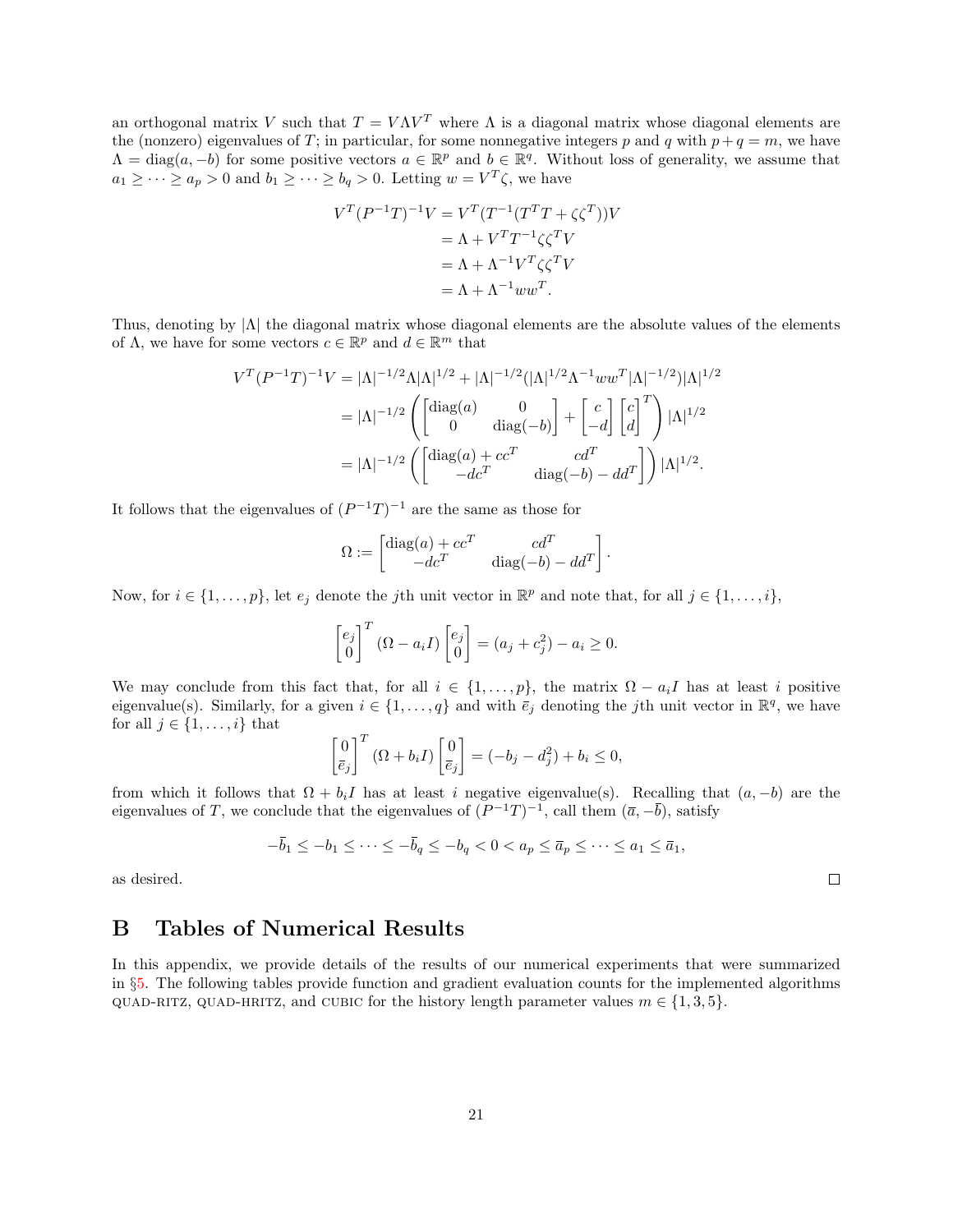|                 |                  | QUAD-RITZ |         | QUAD-HRITZ |         | <b>CUBIC</b> |         |
|-----------------|------------------|-----------|---------|------------|---------|--------------|---------|
| Name            | $\boldsymbol{n}$ | #f        | #g      | #f         | #g      | #f           | #g      |
| <b>CHAINWOO</b> | 10000            | 809       | 412     | 507        | 454     | 676          | 644     |
| <b>CHNROSNB</b> | $50\,$           | 2977      | 1486    | 1927       | 1371    | 1459         | 1433    |
| <b>DECONVU</b>  | 61               | 276033    | 126801  | 23625      | 23553   | 23625        | 23553   |
| <b>DIXMAANE</b> | 9000             | 3597      | 1705    | 1205       | 1151    | 1205         | 1151    |
| <b>DIXMAANF</b> | 9000             | 3788      | 1789    | 1284       | 1224    | 1284         | 1224    |
| <b>DIXMAANG</b> | 9000             | 3755      | 1763    | 791        | 761     | 791          | 761     |
| <b>DIXMAANH</b> | 9000             | 2610      | 1265    | 939        | 918     | 939          | 918     |
| <b>DIXMAANI</b> | 9000             | 158013    | 70930   | 16912      | 16764   | 16912        | 16764   |
| <b>DIXMAANJ</b> | 9000             | 2402      | 1156    | 1033       | 999     | 1033         | 999     |
| <b>DIXMAANK</b> | 3000             | 10612     | 4851    | 1275       | 1238    | 1275         | 1238    |
| DIXON3DQ        | 10000            | 1907708   | 865306  | 222481     | 222086  | 222481       | 222086  |
| <b>EIGENALS</b> | 110              | 20405     | 9231    | 3049       | 2947    | 3049         | 2947    |
| <b>EIGENBLS</b> | 110              | 24276     | 11095   | 1232       | 894     | 10075        | 9351    |
| <b>EIGENCLS</b> | 462              | 49256     | 22791   | 9640       | 8186    | 11355        | 11086   |
| <b>ERRINROS</b> | $50\,$           | 714084    | 331317  | 20352      | 20105   | 20352        | 20105   |
| <b>EXTROSNB</b> | 1000             | 1031208   | 474887  | 126174     | 126096  | 126174       | 126096  |
| FMINSRF2        | 15625            | 6454      | 3104    | 1709       | 1681    | 1709         | 1681    |
| <b>FMINSURF</b> | 1024             | 2541      | 1298    | 817        | 778     | 817          | 778     |
| <b>GENHUMPS</b> | 5000             | 29372     | 14564   | 2135       | 1109    | 19378        | 19305   |
| <b>GENROSE</b>  | 500              | 9483      | 4245    | 9517       | 3140    | 5353         | 4899    |
| HYDC20LS        | 99               | 4614763   | 2095069 | 1071208    | 1070629 | 1071208      | 1070629 |
| <b>MODBEALE</b> | 2000             | 1273      | 527     | 204        | 164     | 204          | 164     |
| <b>MSQRTALS</b> | 529              | 248340    | 113968  | 28812      | 28688   | 28812        | 28688   |
| <b>MSQRTBLS</b> | 529              | 218650    | 100286  | 24993      | 24882   | 24993        | 24882   |
| NONCVXU2        | 10000            | 39042     | 18952   | 13287      | 9734    | 11375        | 11151   |
| <b>NONCVXUN</b> | 10000            | 75236     | 36361   | 15263      | 10987   | 16727        | 16418   |
| NONDQUAR        | 10000            | 612       | 368     | 266        | 257     | 266          | 257     |
| <b>SPMSRTLS</b> | 10000            | 1451      | 753     | 632        | 597     | 632          | 597     |
| <b>TQUARTIC</b> | 10000            | 11279     | 2026    | 1282       | 1016    | 1282         | 1016    |
| <b>WOODS</b>    | 10000            | 2760      | 960     | 887        | 479     | 842          | 621     |

Table B.1: Results for  $m = 1$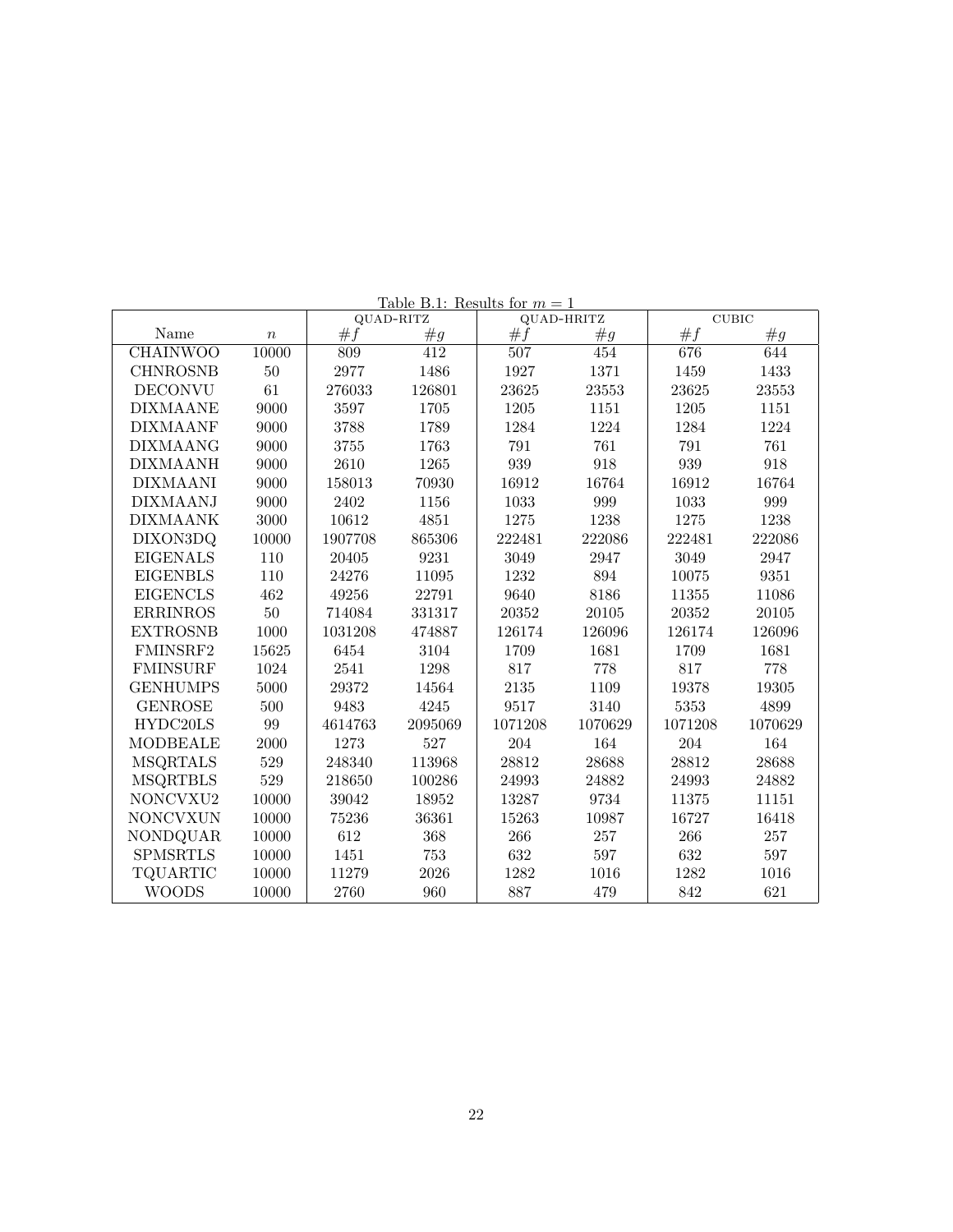|                 |                  | QUAD-RITZ |         | QUAD-HRITZ |         | <b>CUBIC</b> |         |
|-----------------|------------------|-----------|---------|------------|---------|--------------|---------|
| Name            | $\boldsymbol{n}$ | #f        | #g      | #f         | #g      | #f           | #g      |
| <b>CHAINWOO</b> | 10000            | 139022    | 72636   | 440326     | 77900   | 116431       | 97997   |
| <b>CHNROSNB</b> | $50\,$           | 1678      | 953     | 2792       | 908     | 1078         | 995     |
| <b>DECONVU</b>  | 61               | 101433    | 57765   | 18820      | 18680   | 19120        | 19019   |
| <b>DIXMAANE</b> | 9000             | 2782      | 1822    | 875        | 863     | 875          | 863     |
| <b>DIXMAANF</b> | 9000             | 1499      | 932     | 1069       | 952     | 1100         | 1044    |
| <b>DIXMAANG</b> | 9000             | 1731      | 1070    | 1009       | $905\,$ | 755          | 729     |
| <b>DIXMAANH</b> | 9000             | 1544      | 958     | 922        | 829     | 920          | 886     |
| <b>DIXMAANI</b> | 9000             | 98504     | 59120   | 33824      | 33723   | 32322        | 32270   |
| <b>DIXMAANJ</b> | 9000             | 1325      | 850     | 875        | 721     | 714          | 662     |
| <b>DIXMAANK</b> | 3000             | 1053      | 668     | 2530       | 2479    | 478          | 467     |
| DIXON3DQ        | 10000            | 1779714   | 1079416 | 1421808    | 1421753 | 1387582      | 1387527 |
| <b>EIGENALS</b> | 110              | 6016      | 3150    | 3348       | 2522    | 2320         | 2144    |
| <b>EIGENBLS</b> | 110              | 12932     | 7548    | 11406      | 6405    | 10798        | 10116   |
| <b>EIGENCLS</b> | 462              | 25440     | 13729   | 15027      | 10957   | 10025        | 9556    |
| <b>ERRINROS</b> | 50               | 25428     | 9363    | 10147      | 6269    | 25089        | 24050   |
| <b>EXTROSNB</b> | 1000             | 265288    | 147208  | 85540      | 82318   | 86104        | 85247   |
| FMINSRF2        | 15625            | 17509     | 2928    | 15208      | 2211    | 13905        | 2605    |
| <b>FMINSURF</b> | 1024             | 8793      | 1388    | 4919       | 948     | 6470         | 1178    |
| <b>GENHUMPS</b> | 5000             | 7414      | 2054    | 89478      | 16611   | 22323        | 17068   |
| <b>GENROSE</b>  | 500              | 7754      | 3820    | 19232      | 3264    | 5067         | 4724    |
| HYDC20LS        | 99               | 3989081   | 2379958 | 1527159    | 1527100 | 1527159      | 1527100 |
| <b>MODBEALE</b> | 2000             | 901       | 221     | 534        | 226     | 269          | 220     |
| <b>MSQRTALS</b> | 529              | 134835    | 83020   | 54501      | 54410   | 53480        | 53414   |
| <b>MSQRTBLS</b> | 529              | 123556    | 76020   | 47057      | 46951   | 43885        | 43854   |
| NONCVXU2        | 10000            | 29644     | 13907   | 28592      | 8941    | 16091        | 10200   |
| <b>NONCVXUN</b> | 10000            | 54336     | 24814   | 55618      | 15836   | 27385        | 16938   |
| NONDQUAR        | 10000            | 4286      | 536     | 6664       | 769     | 1319         | 384     |
| <b>SPMSRTLS</b> | 10000            | 1307875   | 729339  | 607        | 554     | 8370         | 7667    |
| <b>TQUARTIC</b> | 10000            | 6068      | 491     | 20204      | 1593    | 4746         | 826     |
| <b>WOODS</b>    | 10000            | 2461      | 458     | 2023       | 347     | 908          | 415     |

Table B.2: Results for  $m = 3$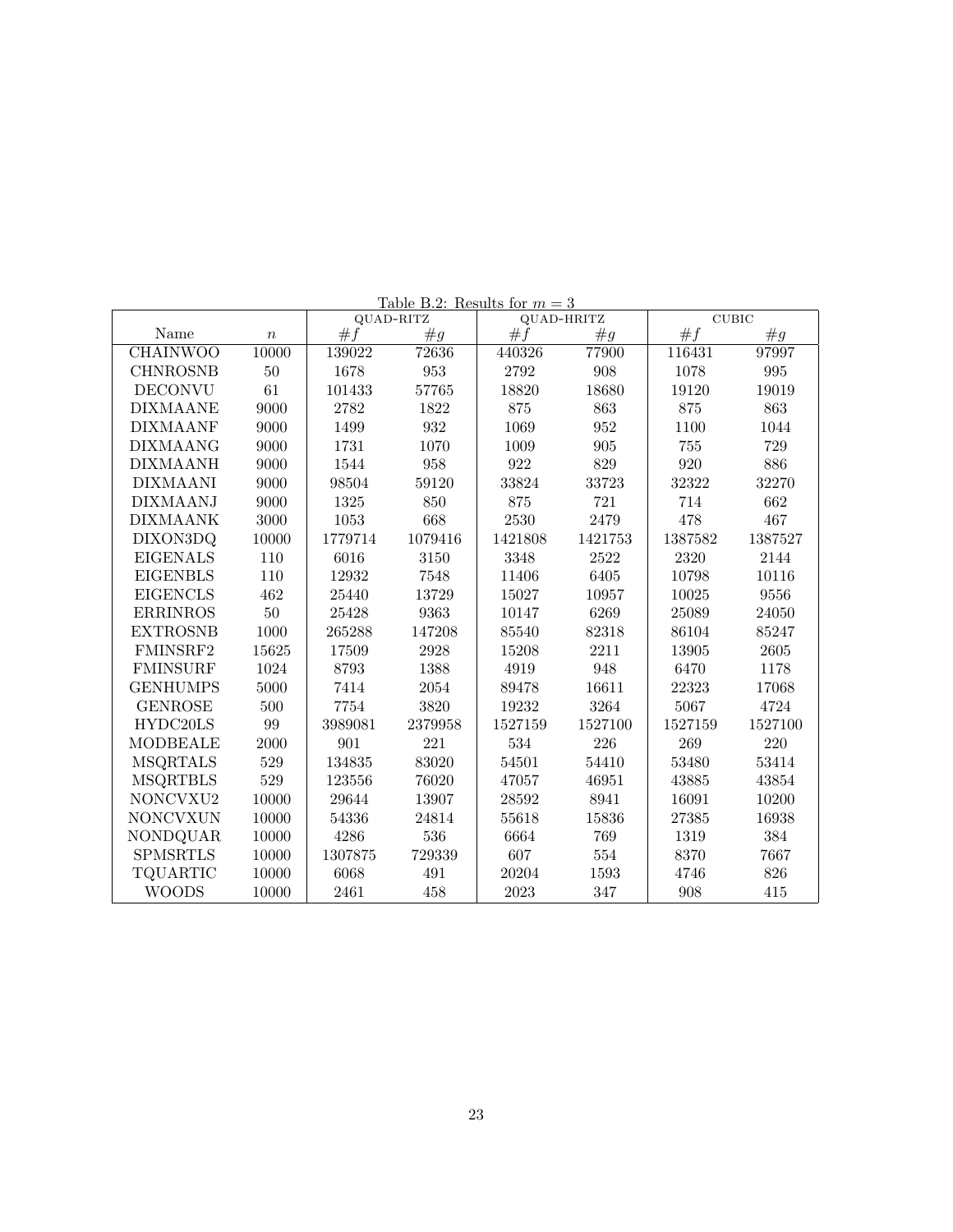|                 |                  | QUAD-RITZ |         | QUAD-HRITZ |        | <b>CUBIC</b> |        |
|-----------------|------------------|-----------|---------|------------|--------|--------------|--------|
| Name            | $\boldsymbol{n}$ | #f        | #g      | #f         | #g     | #f           | #g     |
| <b>CHAINWOO</b> | 10000            | 156942    | 56418   | 4233       | 689    | 1122         | 563    |
| <b>CHNROSNB</b> | $50\,$           | 3314      | 839     | 5818       | 1062   | 1769         | 944    |
| <b>DECONVU</b>  | 61               | 12229     | 7398    | 4551       | 3381   | 4397         | 3928   |
| <b>DIXMAANE</b> | 9000             | 2089      | 1498    | 1094       | 971    | 843          | 784    |
| <b>DIXMAANF</b> | 9000             | 1223      | 867     | 996        | 809    | 1099         | 956    |
| <b>DIXMAANG</b> | 9000             | 1575      | 1006    | 1062       | 856    | 876          | 776    |
| <b>DIXMAANH</b> | 9000             | 1583      | 1005    | 1097       | 738    | 876          | 797    |
| <b>DIXMAANI</b> | 9000             | 53132     | 35845   | 21932      | 21797  | 20201        | 20120  |
| <b>DIXMAANJ</b> | 9000             | 1202      | 776     | 849        | 667    | 583          | 537    |
| <b>DIXMAANK</b> | 3000             | 854       | 442     | 557        | 386    | 493          | 415    |
| DIXON3DQ        | 10000            | 1777107   | 1213356 | 850208     | 849833 | 909144       | 908761 |
| <b>EIGENALS</b> | 110              | 2392      | 1076    | 2687       | 880    | 1510         | 982    |
| <b>EIGENBLS</b> | 110              | 8701      | 5418    | 14548      | 4788   | 1764         | 903    |
| <b>EIGENCLS</b> | 462              | 22116     | 7112    | 17196      | 7464   | 13688        | 8888   |
| <b>ERRINROS</b> | $50\,$           | 9760      | 1427    | 10927      | 1944   | 6244         | 1517   |
| <b>EXTROSNB</b> | 1000             | 22726     | 10282   | 18073      | 7767   | 12199        | 8480   |
| FMINSRF2        | 15625            | 9062      | 1506    | 10264      | 1806   | 7293         | 1752   |
| <b>FMINSURF</b> | 1024             | 5143      | 908     | 3931       | 828    | 3325         | 836    |
| <b>GENHUMPS</b> | 5000             | 57998     | 18114   | 143813     | 18945  | 6110         | 1393   |
| <b>GENROSE</b>  | 500              | 6639      | 3152    | 30851      | 4620   | 10119        | 5182   |
| HYDC20LS        | 99               | 1241851   | 780101  | 493466     | 492033 | 885588       | 885337 |
| MODBEALE        | 2000             | 1106      | 254     | 2611       | 464    | 739          | 292    |
| <b>MSQRTALS</b> | 529              | 82328     | 56605   | 39500      | 39273  | 39734        | 39589  |
| <b>MSQRTBLS</b> | 529              | 72615     | 50086   | 30137      | 29798  | 36146        | 35852  |
| NONCVXU2        | 10000            | 24633     | 9768    | 32486      | 8602   | 27062        | 10662  |
| <b>NONCVXUN</b> | 10000            | 50520     | 19570   | 59028      | 14601  | 42572        | 14875  |
| NONDQUAR        | 10000            | 2662      | 461     | 3564       | 589    | 2149         | 472    |
| <b>SPMSRTLS</b> | 10000            | 3857      | 947     | 3462       | 907    | 1962         | 844    |
| TQUARTIC        | 10000            | 6336      | 487     | 5953       | 534    | 2906         | 497    |
| <b>WOODS</b>    | 10000            | 1804      | 255     | 377        | 94     | 213          | 69     |

Table B.3: Results for  $m = 5$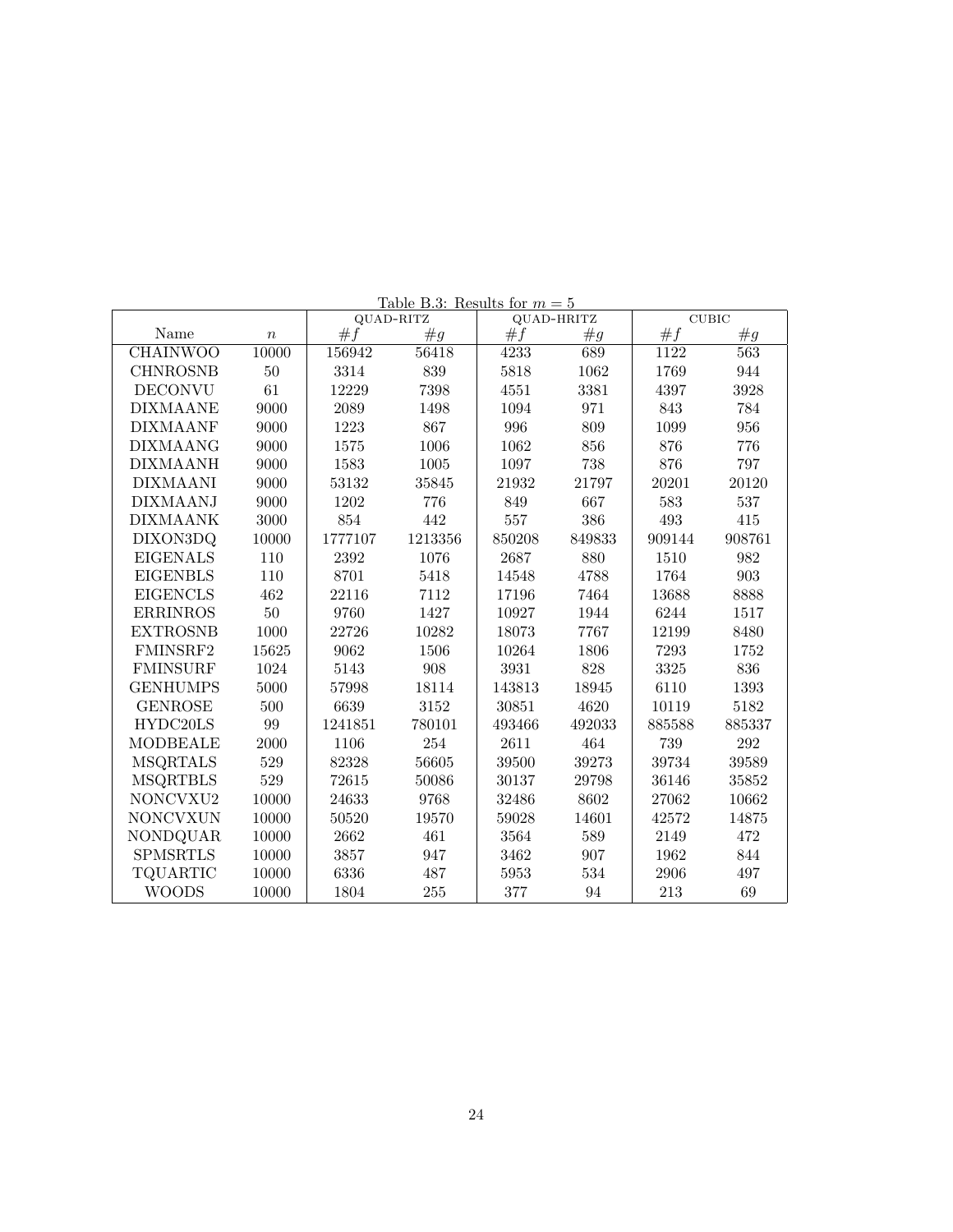## References

- <span id="page-24-1"></span>[1] J. Barzilai and J. M. Borwein. Two-Point Step Size Gradient Methods. IMA Journal of Numerical Analysis, 8(1):141–148, 1988.
- <span id="page-24-12"></span>[2] M. Biglari and M. Solimanpur. Scaling on the Spectral Gradient Method. Journal of Optimization Theory and Applications, 158(2):626–635, 2013.
- <span id="page-24-2"></span>[3] C. G. Broyden. The Convergence of a Class of Double-Rank Minimization Algorithms. Journal of the Institute of Mathematics and Its Applications, 6(1):76–90, 1970.
- <span id="page-24-6"></span>[4] A. Cauchy. Méthode Générale pour la Résolution des Systèms d'Equations Simultanées. Compte Rendu des Séances de L'Académie des Sciences, 25:536-538, 1847.
- <span id="page-24-9"></span>[5] Y. Dai, J. Yuan, and Y.-X. Yuan. Modified Two-Point Stepsize Gradient Methods for Unconstrained Optimization. Computational Optimization and Applications, 22(1):103–109, 2002.
- <span id="page-24-7"></span>[6] Y.-H. Dai and L.-Z. Liao. R-linear Convergence of the Barzilai and Borwein Gradient Method. IMA Journal of Numerical Analysis, 22:1–10, 2002.
- <span id="page-24-10"></span>[7] R. De Asmundis, D. Di Serafino, W. W. Hager, G. Toraldo, and H. Zhang. An Efficient Gradient Method Using the Yuan Steplength. Computational Optimization and Applications, 2014.
- <span id="page-24-11"></span>[8] R. De Asmundis, D. Di Serafino, F. Riccio, and G. Toraldo. On Spectral Properties of Steepest Descent Methods. IMA Journal of Numerical Analysis, 33:1416–1435, 2013.
- <span id="page-24-3"></span>[9] R. Fletcher. A New Approach to Variable Metric Algorithms. Computer Journal, 13(3):317–322, 1970.
- <span id="page-24-0"></span>[10] R. Fletcher. A Limited Memory Steepest Descent Method. Mathematical Programming, 135(1-2):413– 436, 2012.
- <span id="page-24-4"></span>[11] D. Goldfarb. A Family of Variable Metric Updates Derived by Variational Means. Mathematics of Computation, 24(109):23–26, 1970.
- <span id="page-24-15"></span>[12] G. H. Golub and C. F. Van Loan. Matrix Computations. Johns Hopkins University Press, Third edition, 1996.
- <span id="page-24-17"></span>[13] N. I. M. Gould, D. Orban, and Ph. L. Toint. CUTER and SIFDEC: A Constrained and Unconstrained Testing Environment, Revisited. ACM Transactions on Mathematical Software, 29(4):373–394, 2003.
- <span id="page-24-16"></span>[14] N. I. M. Gould, D. Orban, and Ph. L. Toint. CUTEST: A Constrained and Unconstrained Testing Environment with Safe Threads. Technical Report RAL-TR-2013-005, Rutherford-Appleton Laboratory, 2013.
- <span id="page-24-8"></span>[15] L. Grippo, F. Lampariello, and S. Lucidi. A Nonmonotone Line Search Technique. SIAM Journal on Numerical Analysis, 23(1986):707–716, 1986.
- <span id="page-24-13"></span>[16] S. B. Kafaki and M. Fatemi. A Modified Two-Point Stepsize Gradient Algorithm for Unconstrained Minimization. Optimization Methods and Software, 28(5):1040–1050, 2013.
- <span id="page-24-14"></span>[17] D.-H. Li and M. Fukushima. A Modified BFGS Method and its Global Convergence in Nonconvex Minimization. Journal of Computational and Applied Mathematics, 129(1-2):15–35, 2001.
- <span id="page-24-18"></span>[18] J. L. Morales. A Numerical Study of Limited Memory BFGS Methods. Applied Mathematics Letters, 15:481–487, 2002.
- <span id="page-24-5"></span>[19] J. Nocedal. Updating Quasi-Newton Matrices With Limited Storage. Mathematics of Computation, 35(151):773–782, 1980.